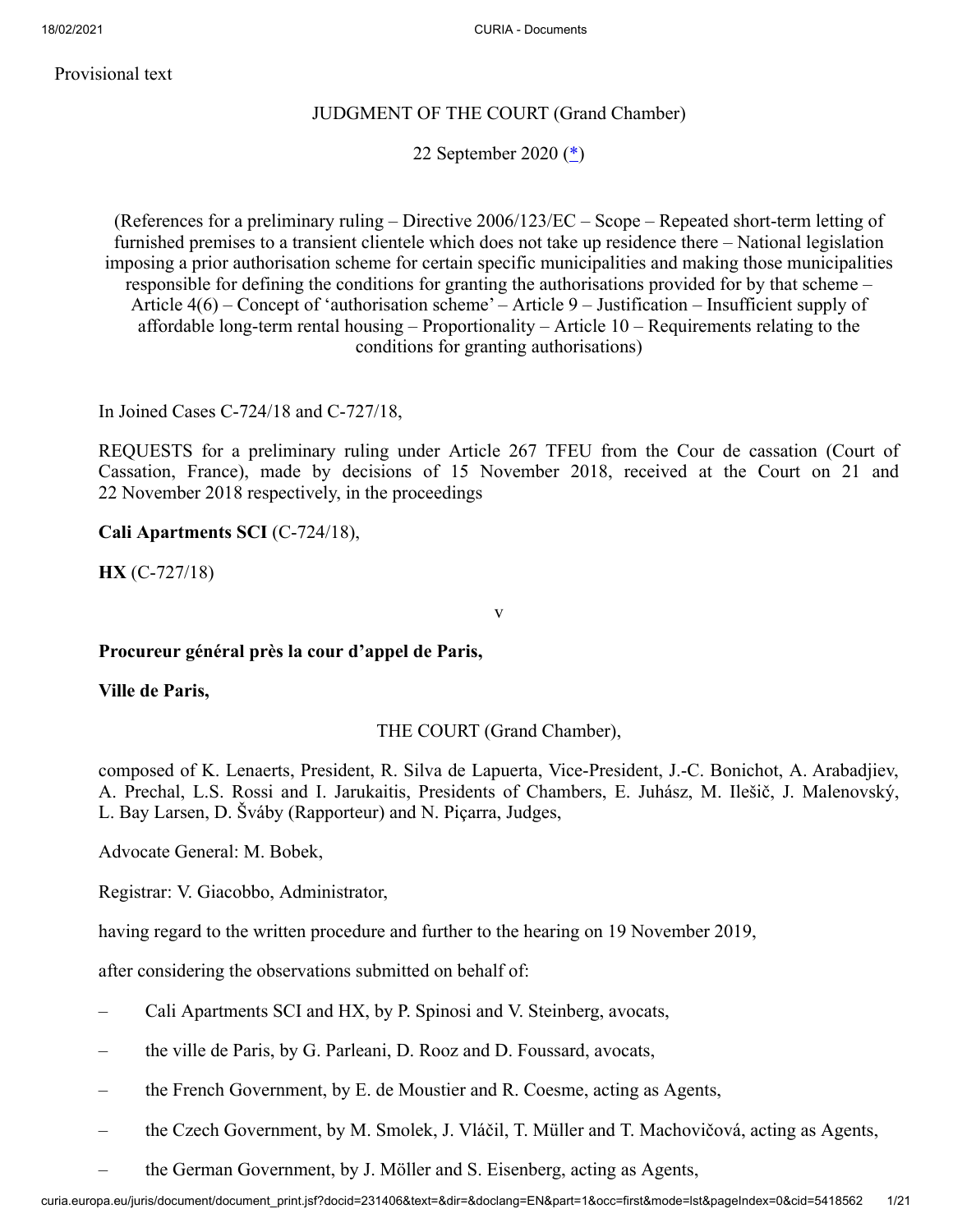- Ireland, by M. Browne, G. Hodge and A. Joyce, acting as Agents, and by D. Fennelly, Barrister-at-Law, and N. Butler, Senior Counsel,
- the Greek Government, by S. Charitaki, S. Papaioannou and M. Michelogiannaki, acting as Agents,
- the Spanish Government, by S. Jiménez García and M.J. García-Valdecasas Dorrego, acting as Agents,
- the Netherlands Government, by M.K. Bulterman and J.M. Hoogveld, acting as Agents,
- the Polish Government, by B. Majczyna, acting as Agent,
- the European Commission, by É. Gippini Fournier, L. Malferrari and L. Armati, acting as Agents,

after hearing the Opinion of the Advocate General at the sitting on 2 April 2020,

gives the following

## **Judgment**

- 1 These requests for a preliminary ruling concern the interpretation of Articles 1, 2, and 9 to 15 of Directive 2006/123/EC of the European Parliament and of the Council of 12 December 2006 on services in the internal market (OJ 2006 L 376, p. 36).
- 2 The requests have been made in proceedings between Cali Apartments SCI and HX, on the one hand, and the Procureur général près la cour d'appel de Paris (Public Prosecutor at the Court of Appeal, Paris, France) and the ville de Paris (City of Paris, France), on the other, concerning the infringement by the former of national legislation requiring prior authorisation for the exercise of activities consisting in the repeated short-term letting, for remuneration, of furnished accommodation to a transient clientele which does not take up residence there.

## **Legal context**

## *European Union law*

- 3 Recitals 1, 7, 9, 27, 33, 59 and 60 of Directive 2006/123 read as follows:
	- '(1) The European Community is seeking to forge ever closer links between the States and peoples of Europe and to ensure economic and social progress. In accordance with Article 14(2) of the Treaty, the internal market comprises an area without internal frontiers in which the free movement of services is ensured. In accordance with Article 43 of the Treaty the freedom of establishment is ensured. Article 49 of the Treaty establishes the right to provide services within the Community. The elimination of barriers to the development of service activities between Member States is essential in order to strengthen the integration of the peoples of Europe and to promote balanced and sustainable economic and social progress. In eliminating such barriers it is essential to ensure that the development of service activities contributes to the fulfilment of the task laid down in Article 2 of the Treaty of promoting throughout the Community a harmonious, balanced and sustainable development of economic activities, a high level of employment and of social protection, equality between men and women, sustainable and non-inflationary growth, a high degree of competitiveness and convergence of economic performance, a high level of protection and improvement of the quality of the environment, the raising of the standard of living and quality of life and economic and social cohesion and solidarity among Member States.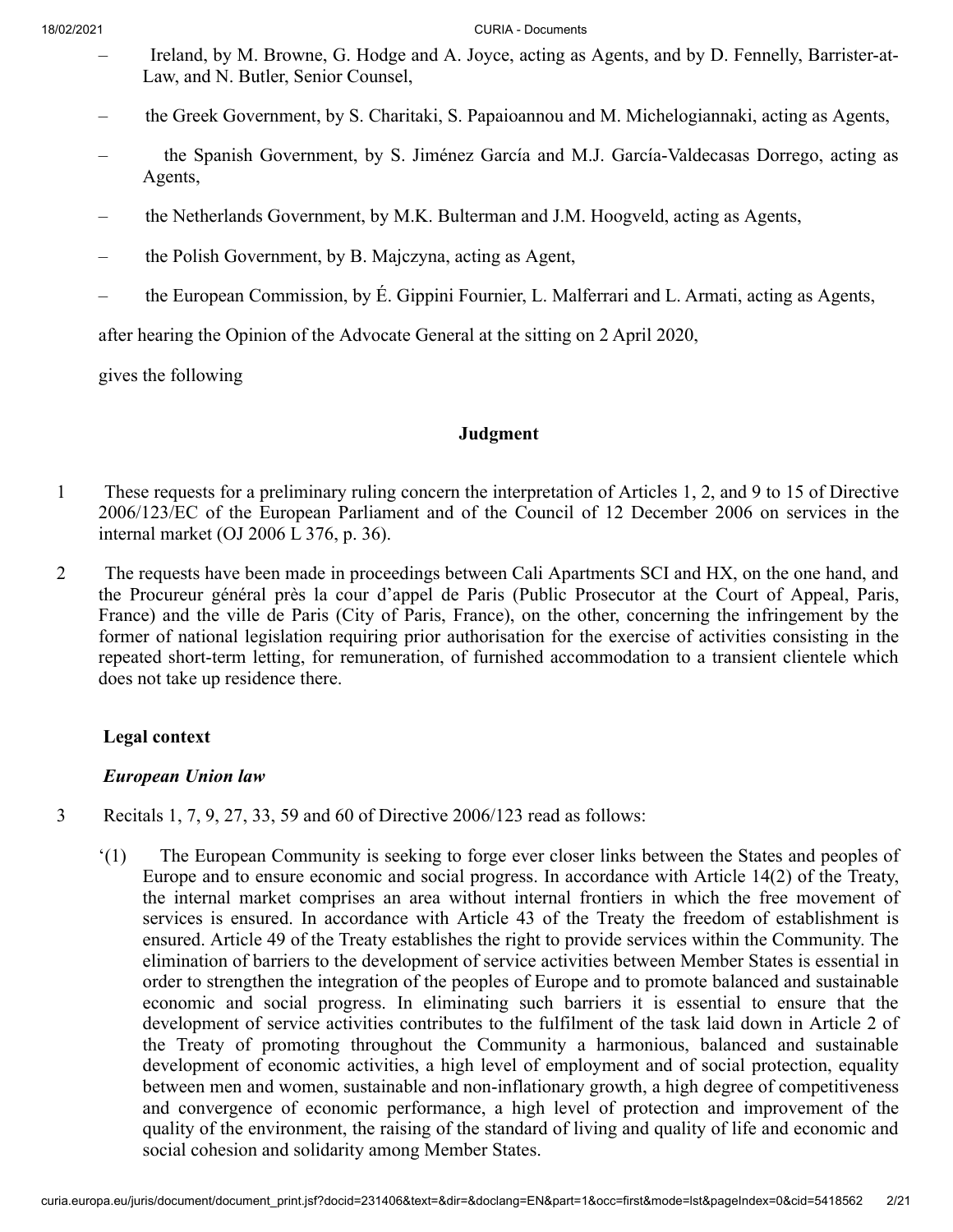…

- (7) This Directive establishes a general legal framework which benefits a wide variety of services while taking into account the distinctive features of each type of activity or profession and its system of regulation. That framework is based on a dynamic and selective approach consisting in the removal, as a matter of priority, of barriers which may be dismantled quickly and, for the others, the launching of a process of evaluation, consultation and complementary harmonisation of specific issues, which will make possible the progressive and coordinated modernisation of national regulatory systems for service activities which is vital in order to achieve a genuine internal market for services by 2010. Provision should be made for a balanced mix of measures involving targeted harmonisation, administrative cooperation, the provision on the freedom to provide services and encouragement of the development of codes of conduct on certain issues. That coordination of national legislative regimes should ensure a high degree of Community legal integration and a high level of protection of general interest objectives, especially protection of consumers, which is vital in order to establish trust between Member States. This Directive also takes into account other general interest objectives, including the protection of the environment, public security and public health as well as the need to comply with labour law.
- (9) This Directive applies only to requirements which affect the access to, or the exercise of, a service activity. Therefore, it does not apply to requirements, such as road traffic rules, rules concerning the development or use of land, town and country planning, building standards as well as administrative penalties imposed for non-compliance with such rules which do not specifically regulate or specifically affect the service activity but have to be respected by providers in the course of carrying out their economic activity in the same way as by individuals acting in their private capacity.

…

…

- (27) This Directive should not cover those social services in the areas of housing, childcare and support to families and persons in need which are provided by the State at national, regional or local level by providers mandated by the State or by charities recognised as such by the State with the objective of ensuring support for those who are permanently or temporarily in a particular state of need because of their insufficient family income or total or partial lack of independence and for those who risk being marginalised. These services are essential in order to guarantee the fundamental right to human dignity and integrity and are a manifestation of the principles of social cohesion and solidarity and should not be affected by this Directive.
- …
- (33) The services covered by this Directive concern a wide variety of ever-changing activities, including business services such as management consultancy, certification and testing; facilities management, including office maintenance; advertising; recruitment services; and the services of commercial agents. The services covered are also services provided both to businesses and to consumers, such as legal or fiscal advice; real estate services such as estate agencies; construction, including the services of architects; distributive trades; the organisation of trade fairs; car rental; and travel agencies. Consumer services are also covered, such as those in the field of tourism …

…

(59) The authorisation should as a general rule enable the provider to have access to the service activity, or to exercise that activity, throughout the national territory, unless a territorial limit is justified by an overriding reason relating to the public interest. For example, environmental protection may justify the requirement to obtain an individual authorisation for each installation on the national territory.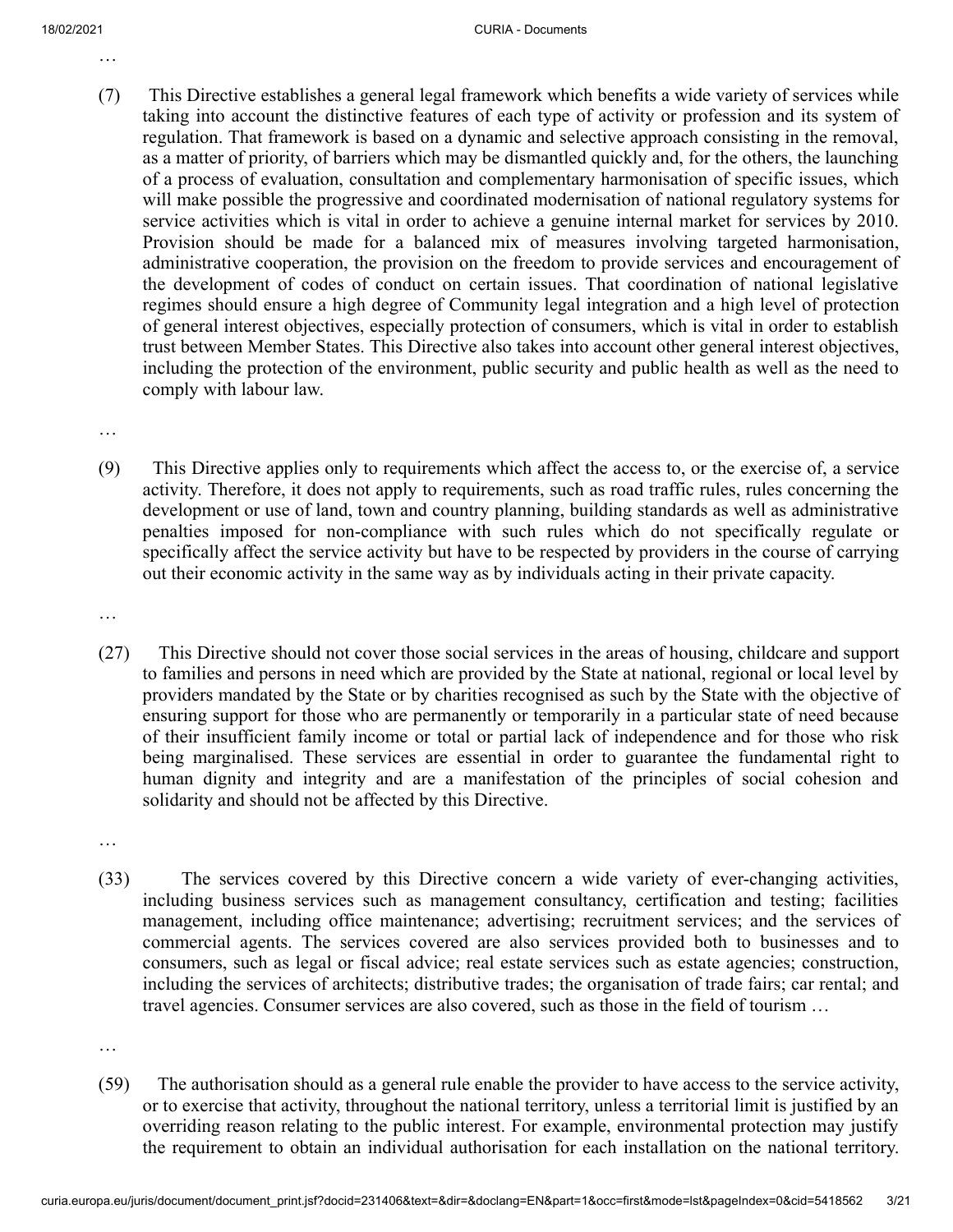This provision should not affect regional or local competences for the granting of authorisations within the Member States.

- (60) This Directive, and in particular the provisions concerning authorisation schemes and the territorial scope of an authorisation, should not interfere with the division of regional or local competences within the Member States, including regional and local self-government and the use of official languages.'
- 4 Article 1(1) of that directive states:

'This Directive establishes general provisions facilitating the exercise of the freedom of establishment for service providers and the free movement of services, while maintaining a high quality of services.'

- 5 Under Article 2 of that directive:
	- '1. This Directive shall apply to services supplied by providers established in a Member State.
	- 2. This Directive shall not apply to the following activities:
	- (a) non-economic services of general interest;
	- (b) financial services …
	- (c) electronic communications services and networks, and associated facilities and services, with respect to matters covered by [Directive 2002/19/EC of the European Parliament and of the Council of 7 March 2002 on access to, and interconnection of, electronic communications networks and associated facilities (Access Directive) (OJ 2002 L 108, p. 7), Directive 2002/20/EC of the European Parliament and of the Council of 7 March 2002 on the authorisation of electronic communications networks and services (Authorisation Directive) (OJ 2002 L 108, p. 21), Directive 2002/21/EC of the European Parliament and of the Council of 7 March 2002 on a common regulatory framework for electronic communications networks and services (Framework Directive) (OJ 2002 L 108, p. 33), Directive 2002/22/EC of the European Parliament and of the Council of 7 March 2002 on universal service and users' rights relating to electronic communications networks and services (Universal Service Directive) (OJ 2002 L 108, p. 51) and Directive 2002/58/EC of the European Parliament and of the Council of 12 July 2002 concerning the processing of personal data and the protection of privacy in the electronic communications sector (Directive on privacy and electronic communications) (OJ 2002 L 201, p. 37)];
	- (d) services in the field of transport …
	- (e) services of temporary work agencies;
	- (f) healthcare services …
	- (g) audiovisual services …
	- (h) gambling activities which involve wagering a stake with pecuniary value in games of chance …
	- (i) activities which are connected with the exercise of official authority as set out in Article 45 of the Treaty;
	- (j) social services relating to social housing, childcare and support of families and persons permanently or temporarily in need which are provided by the State, by providers mandated by the State or by charities recognised as such by the State;
	- (k) private security services;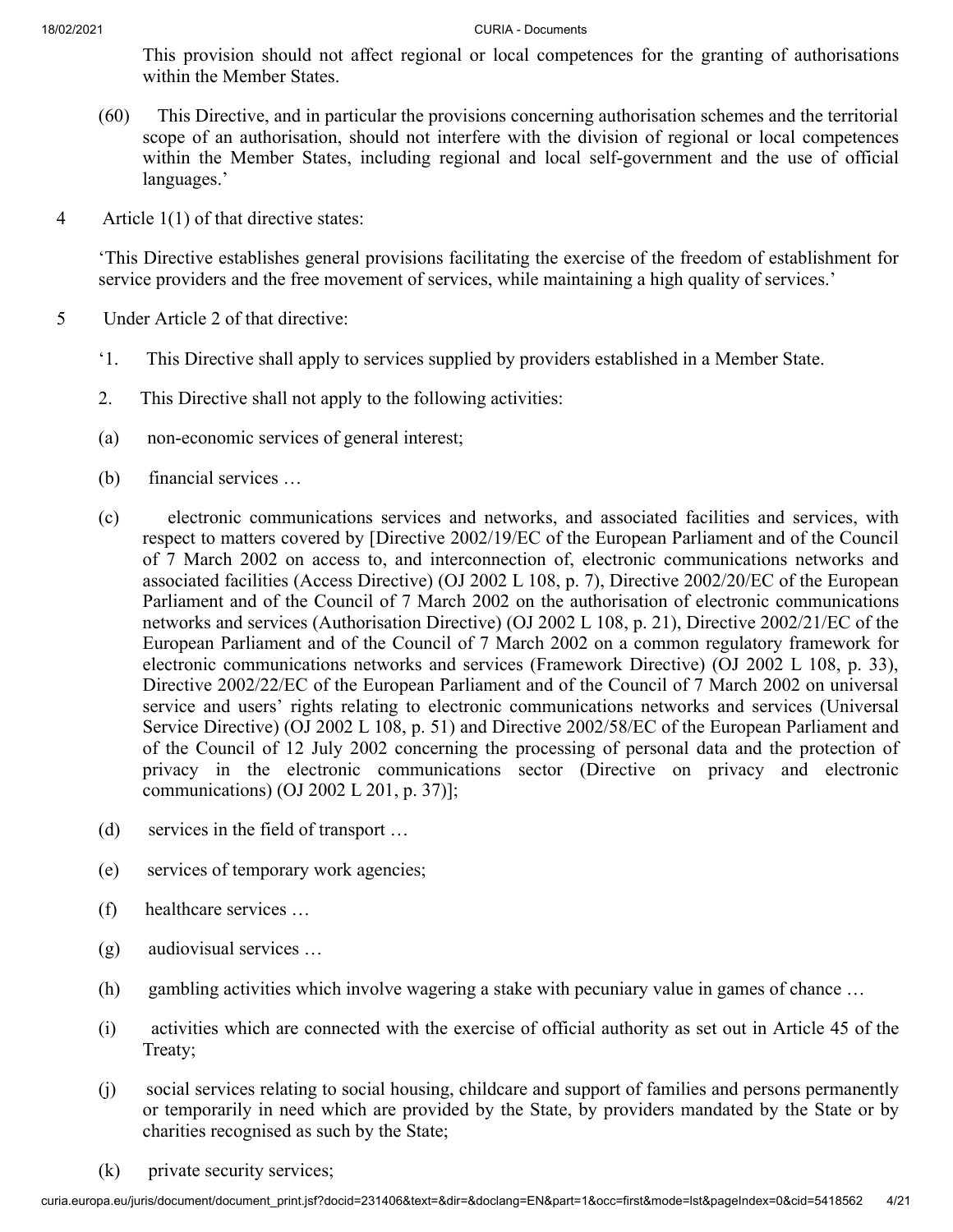- (l) services provided by notaries and bailiffs, who are appointed by an official act of government.
- 3. This Directive shall not apply to the field of taxation.'
- 6 Under the heading 'Definitions', Article 4 of Directive 2006/123 states:

'For the purposes of this Directive, the following definitions shall apply:

- (1) "service" means any self-employed economic activity, normally provided for remuneration, as referred to in Article 50 of the Treaty;
- (2) "provider" means any natural person who is a national of a Member State, or any legal person as referred to in Article 48 of the Treaty and established in a Member State, who offers or provides a service;
- …
- (6) "authorisation scheme" means any procedure under which a provider or recipient is in effect required to take steps in order to obtain from a competent authority a formal decision, or an implied decision, concerning access to a service activity or the exercise thereof;
- (7) "requirement" means any obligation, prohibition, condition or limit provided for in the laws, regulations or administrative provisions of the Member States or in consequence of case-law, administrative practice, the rules of professional bodies, or the collective rules of professional associations or other professional organisations, adopted in the exercise of their legal autonomy; rules laid down in collective agreements negotiated by the social partners shall not as such be seen as requirements within the meaning of this Directive;
- (8) "overriding reasons relating to the public interest" means reasons recognised as such in the case-law of the Court of Justice, including the following grounds: public policy; public security; public safety; public health; preserving the financial equilibrium of the social security system; the protection of consumers, recipients of services and workers; fairness of trade transactions; combating fraud; the protection of the environment and the urban environment; the health of animals; intellectual property; the conservation of the national historic and artistic heritage; social policy objectives and cultural policy objectives.

…'

- 7 Articles 9 to 13 of Directive 2006/123 concern 'authorisations'.
- 8 Article 9(1) of that directive states:

'Member States shall not make access to a service activity or the exercise thereof subject to an authorisation scheme unless the following conditions are satisfied:

- (a) the authorisation scheme does not discriminate against the provider in question;
- (b) the need for an authorisation scheme is justified by an overriding reason relating to the public interest;
- (c) the objective pursued cannot be attained by means of a less restrictive measure, in particular because an a posteriori inspection would take place too late to be genuinely effective.'
- 9 The wording of Article 10(1), (2) and (7) of that directive is as follows: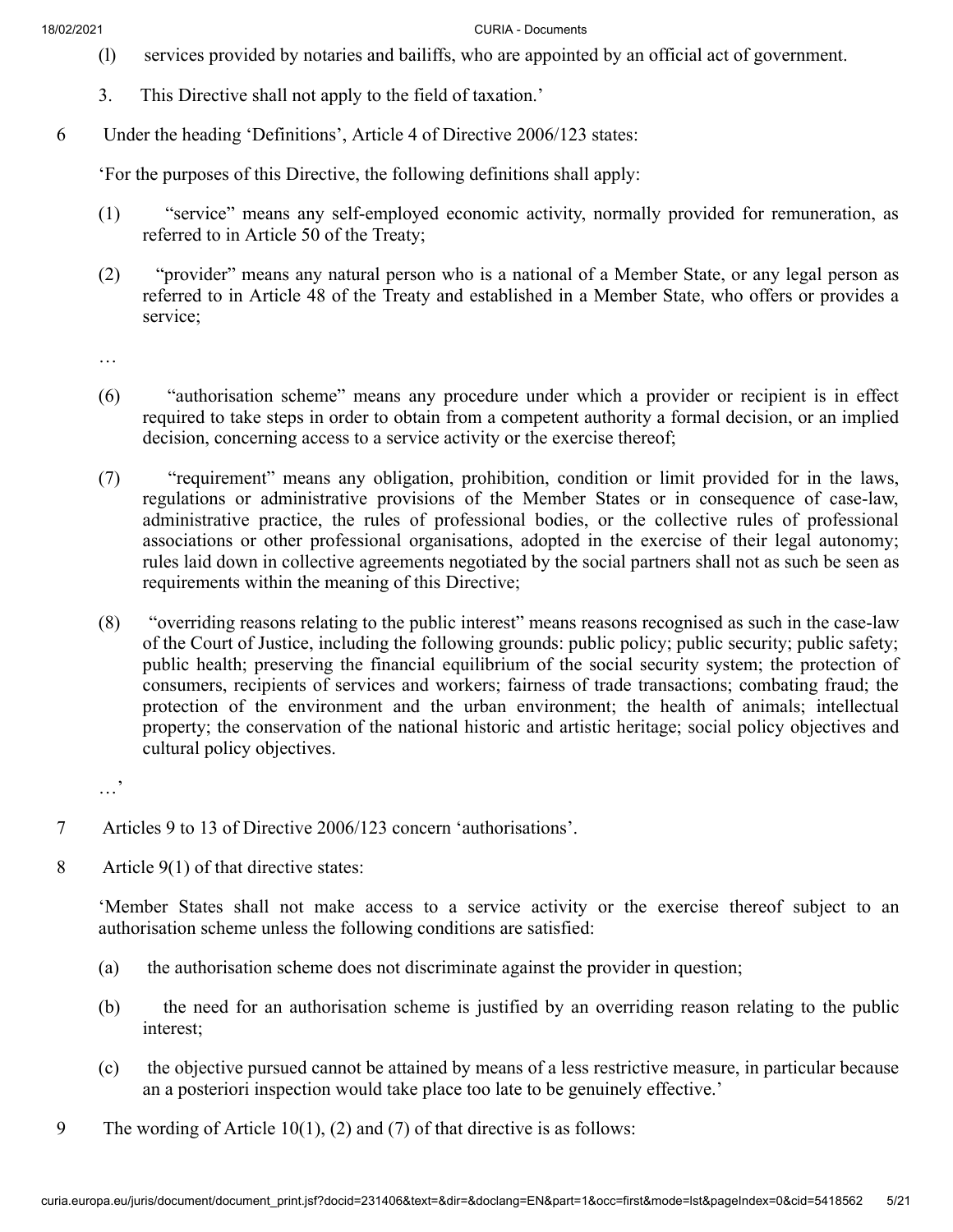'1. Authorisation schemes shall be based on criteria which preclude the competent authorities from exercising their power of assessment in an arbitrary manner.

- 2. The criteria referred to in paragraph 1 shall be:
- (a) non-discriminatory;
- (b) justified by an overriding reason relating to the public interest;
- (c) proportionate to that public interest objective;
- (d) clear and unambiguous;
- (e) objective;
- (f) made public in advance;
- (g) transparent and accessible.
- …

7. This Article shall not call into question the allocation of the competences, at local or regional level, of the Member States' authorities granting authorisations.'

10 Article 13(1) of Directive 2006/123 states:

'Authorisation procedures and formalities shall be clear, made public in advance and be such as to provide the applicants with a guarantee that their application will be dealt with objectively and impartially.'

11 Articles 14 and 15 of Directive 2006/123 concern 'requirements prohibited or subject to evaluation'. Article 14 of that directive lists the requirements to which the Member States may not make access to, or the exercise of, a service activity in their territory subject. Article 15 of that directive obliges the Member States, inter alia, to examine whether their legal system makes access to a service activity or the exercise thereof subject to compliance with one or more of the requirements listed in paragraph 2 of that article and to ensure that, if so, such requirements are compatible with the conditions listed in paragraph 3 of that article.

## *French law*

## *The Tourism Code*

12 Article L. 324‑1‑1 of the code du tourisme (Tourism Code), in the version applicable to the dispute in the main proceedings ('the Tourism Code'), states:

'Any person letting furnished tourist accommodation, whether or not the accommodation is classified as such for the purposes of this Code, must have made a prior declaration thereof to the mayor of the municipality in which the accommodation is located.

This prior declaration is not obligatory where the premises to be used for residential purposes constitute the lessor's main residence for the purposes of Article 2 of loi n° 89‑462 du 6 juillet 1989 tendant à améliorer les rapports locatifs et portant modification de la loi n° 86‑1290 du 23 décembre 1986 (Law No 89‑462 of 6 July 1989 seeking to improve lessor-lessee relations and amending Law No 86‑1290 of 23 December 1986).'

# *The Construction and Housing Code*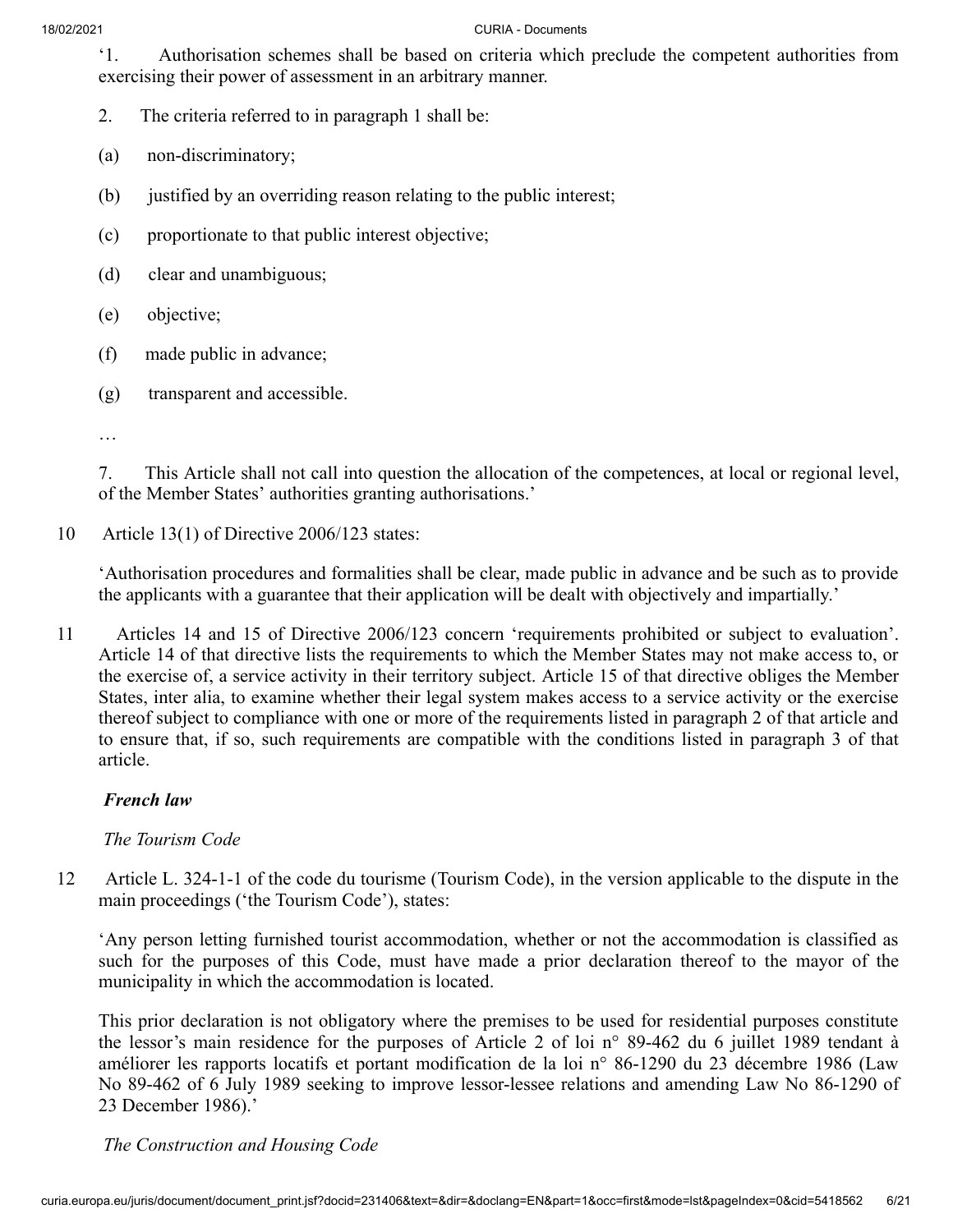- 13 Article L. 631‑7 of the code de la construction et de l'habitation (Construction and Housing Code) states, inter alia, that, in municipalities with more than 200 000 inhabitants and in the municipalities of Hauts-de-Seine, Seine-Saint-Denis and Val-de-Marne, change of use of residential premises is subject to prior authorisation under the conditions set out in Article L. 631‑7‑1 of that code and that the repeated shortterm letting of furnished accommodation to a transient clientele which does not take up residence there constitutes change of use under that provision.
- 14 Article L. 631-7-1 of the Construction and Housing Code provides:

'Prior authorisation for change of use shall be granted by the mayor of the municipality in which the property is located; in Paris, Marseilles and Lyon, this shall be done after consulting the mayor of the arrondissement (district) concerned. It may be subject to an offset requirement in the form of the concurrent conversion of non-residential premises into housing.

Authorisation for change of use shall be granted on an individual basis. It shall cease to have effect upon the definitive termination, for any reason, of the beneficiary's professional practice. However, where authorisation is subject to an offset requirement, it is the premises, and not the individual, which are granted that status. The premises offered as an offset shall be listed in the authorisation which is published in the property file or entered in the land register.

The use of the premises defined in Article L. 631-7 shall under no circumstances be affected by the 30year limitation period laid down by Article 2227 of the code civil (Civil Code).

For the application of Article L. 631-7, a decision adopted by the municipal council sets the conditions for granting authorisations and determining the offset requirements by quartier (neighbourhood) and, where appropriate, by district, in the light of social diversity objectives, according to, inter alia, the characteristics of the markets for residential premises and the need to avoid exacerbating the housing shortage. …'

- 15 By contrast, according to Article L. 631‑7‑1 A of the Construction and Housing Code, no authorisation for change of use is necessary if the premises constitutes the lessor's main residence for the purposes of Article 2 of loi n° 89-462, du 6 juillet 1989, tendant à améliorer les rapports locatifs et portant modification de la loi n° 86‑1290, du 23 décembre 1986 (Law No 89‑462 of 6 July 1989 seeking to improve lessor-lessee relations and amending Law No 86-1290 of 23 December 1986) (*Journal Officiel de la République Française* of 8 July 1989, p. 8541), that is to say, if the dwelling is occupied for at least eight months per year, except owing to professional obligations, health reasons or *force majeure*, by the lessor or his or her spouse or by a dependant.
- 16 Article L. 651‑2 of the Construction and Housing Code, in the version applicable to the facts in the main proceedings, states:

'Any person who infringes the provisions of Article L. 631‑7, or who fails to comply with the conditions or requirements under that article, shall be liable to pay a fine of EUR 25 000.

That fine shall be imposed by the President of the tribunal de grande instance (Regional Court) of the place where the property is located, ruling on an application for interim relief submitted by the ministère public (public prosecutor's office); all proceeds from that fine shall be paid to the municipality in which the property is located.

The President of the tribunal de grande instance (Regional Court) shall order that premises which have been converted without authorisation be converted back into residential accommodation within a period to be prescribed by him or her. At the end of that period, he or she shall impose a penalty payment which may not exceed EUR 1 000 per day and per usable square metre of the improperly converted premises. All proceeds from that penalty payment shall be paid to the municipality in which the property is located.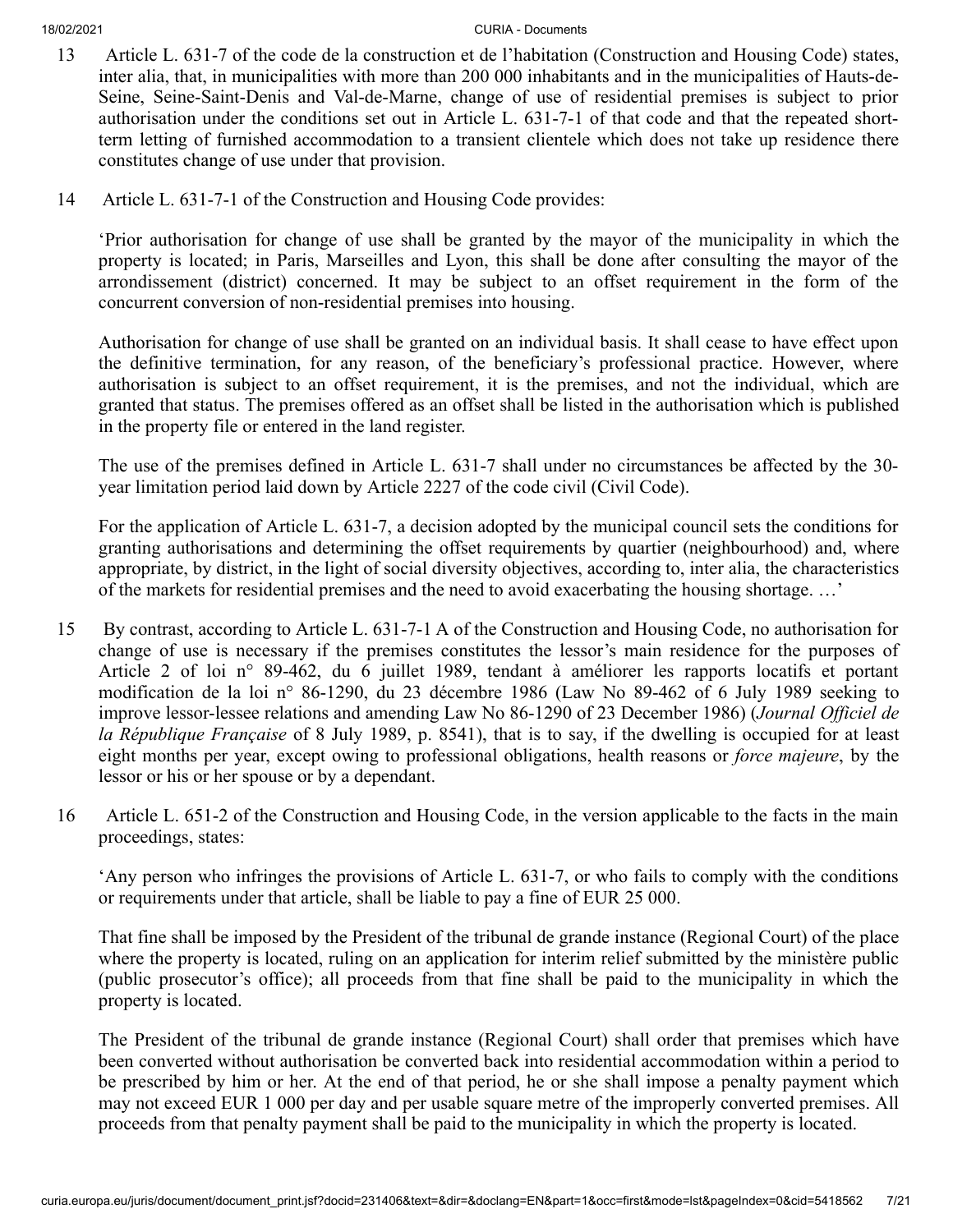After this period, the administrative authorities may, of their own motion and at the infringer's expense, evict any occupants and carry out the necessary works.'

*The General Code for Local and Regional Authorities*

17 Article L. 2121‑25 of the code général des collectivités territoriales (General Code for Local and Regional Authorities) states that the minutes of municipal council meetings are to be displayed in the town hall and be made available online via the municipality's website.

*The Municipal Regulation adopted by the Council of Paris*

18 Article 2 of the règlement municipal fixant les conditions de délivrance des autorisations de changement d'usage de locaux d'habitation et déterminant les compensations en application de la section 2 du chapitre 1<sup>er</sup> du titre III du livre VI du code de la construction et de l'habitation (Municipal Regulation setting the conditions for granting authorisations for changes of use of residential premises and determining the offset requirements under Section 2 of Chapter 1 of Title III of Book VI of the Construction and Housing Code), adopted by the conseil de Paris (Council of Paris, France) in its meeting of 15, 16 and 17 December 2008, reads as follows:

'I – Offsetting consists in the conversion into housing of premises having a use other than housing on 1 January 1970 or in respect of which planning authorisation is granted to alter the intended use thereof after 1 January 1970 and which have not previously been used by way of offset.

The premises offered by way of offset must, cumulatively:

- (a) consist of housing units and be of a standard and a surface area equivalent to the premises that are the subject of the change of use, with cases being considered on the basis of the suitability of the premises for housing purposes. The premises offered by way of offset must meet the standards laid down in the Decree of 30 January 2002 concerning the characteristics of decent housing;
- (b) be located in the same district as the residential premises that are the subject of the change of use.

Surface areas shall be calculated in accordance with Article R 111-2 of the Construction and Housing Code.

II – In the areas covered by enhanced offsetting designated in Annex No 1, by way of derogation from subparagraph (a) of paragraph I, premises offered by way of offset must be twice the surface area of those which are the subject of a change of use application, unless those premises are converted into rental social housing which is the subject of an agreement concluded pursuant to Article L. 351-2 of the Construction and Housing Code for a minimum period of 20 years.

By way of derogation from subparagraph (b) of paragraph I, rental social housing that offsets converted premises in the areas covered by enhanced offsetting may be located in any part of those areas. However, if the converted premises are located in the first, second, fourth, fifth, sixth, seventh, eighth or ninth districts, where the housing shortage, by comparison with the level of activity, is particularly severe, a maximum of 50% of the converted surface area may be offset outside the district in which the conversion is to take place.

Those districts are characterised by a ratio of the number of salaried jobs to the number of working residents, as measured by the INSEE [(Institut national de la statistique et des études économiques) (National Institute of Statistics and Economic Studies)], that is higher than the average in Paris.

Where all of the units offered by way of offset may be located outside the district in which the conversion is to take place, the number of housing units offered by way of offset must, at the very least, be identical to the number of housing units removed.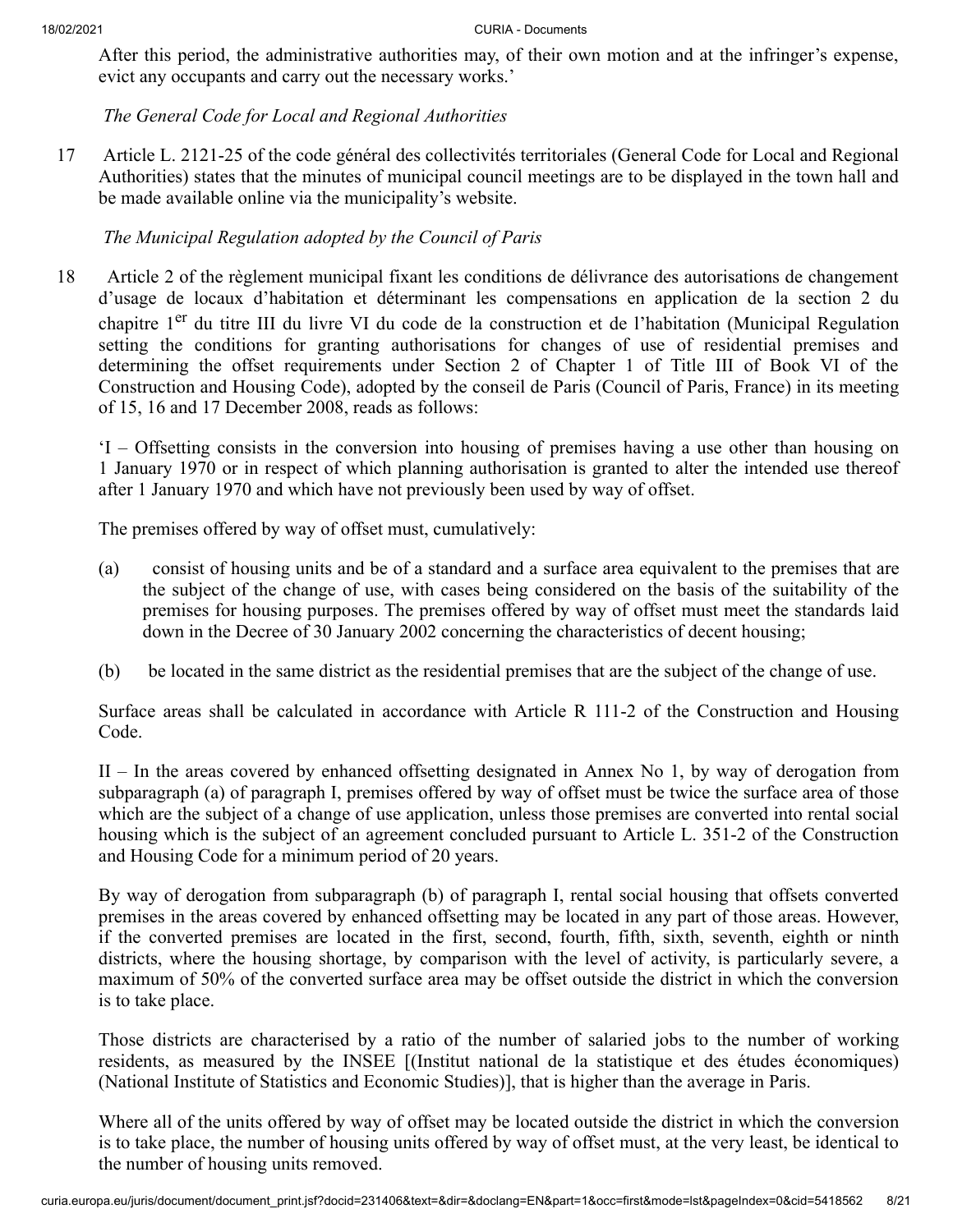If premises are converted and offset by one and the same owner within a single property unit, in connection with a rationalisation of the living space within that property unit, the minimum surface area required, for the purpose of offsetting, shall be the surface area of the converted premises.'

## **The disputes in the main proceedings and the questions referred for a preliminary ruling**

- 19 The tribunal de grande instance de Paris (Regional Court, Paris, France), hearing an application for interim relief submitted by the procureur de la République (public prosecutor) attached to that court on the basis of Article L. 631-7 of the Construction and Housing Code, ordered Cali Apartments and HX, each owners of a studio apartment located in Paris, to pay respective fines of EUR 5 000 and EUR 15 000 and ordered that the use of the properties in question be changed back to residential.
- 20 The City of Paris intervened voluntarily in the proceedings.
- 21 By two judgments of 19 May and 15 June 2017, the cour d'appel de Paris (Court of Appeal, Paris, France), hearing appeals by Cali Apartments and HX, held that it was established that the studio apartments in question, which had been offered for rent on a website, had, repeatedly and without prior authorisation, been let for short periods to a transient clientele, in breach of Article L. 631‑7 of the Construction and Housing Code. On the basis of Article L. 651‑2 of that code, in the version applicable to the facts in the main proceedings, that court ordered Cali Apartments and HX each to pay a fine of EUR 15 000, stated that the proceeds from those fines would be paid to the City of Paris and ordered that the use of the premises be changed back to residential.
- 22 Cali Apartments and HX brought appeals on a point of law against those judgments on the ground that those judgments infringed the principle of the primacy of EU law, inasmuch as they did not establish that (i) the restriction on the freedom to provide services resulting from the national legislation in question was justified by an overriding reason relating to the public interest, (ii) the objective pursued by that legislation could not be attained by means of a less restrictive measure as required by Article  $9(1)(b)$  and (c) of Directive 2006/123, and (iii) the implementation of that restriction is not dependent on criteria meeting the requirements of Article 10 of that directive.
- 23 In that context, the Cour de cassation (Court of Cassation, France) is uncertain as to whether the service activity referred to in Article L. 631‑7 of the Construction and Housing Code, in the version applicable to the facts in the main proceedings, the requirements of which supplement the declaratory system laid down in Article L. 324–1–1 of the Tourism Code in respect of the letting of furnished tourist accommodation, falls within the scope of Directive 2006/123.
- 24 If so, it also questions whether that legislation is covered by the concept of 'authorisation scheme' within the meaning of Article 4(6) of that directive, to which Section 1 of Chapter III thereof applies, or whether it is covered by the concept of 'requirement' within the meaning of Article 4(7) of that directive, to which Section 2 of Chapter III thereof applies.
- 25 Lastly, in the event that the legislation concerned is covered by the concept of 'authorisation scheme' within the meaning of Article 4(6) of Directive 2006/123, it questions whether such legislation is in line with that directive in view of its objective, which is to deal with the worsening conditions for access to housing and the exacerbation of tensions on the property markets, in particular by addressing market failures, protecting owners and tenants, and increasing the supply of housing while maintaining balanced land use, since housing is a basic necessity and the right to decent housing is an objective protected by the French Constitution.
- 26 In those circumstances, the Cour de cassation (Court of Cassation) decided to stay the proceedings and to refer the following questions, which are worded identically in Cases C–724/18 and C–727/18, to the Court of Justice for a preliminary ruling: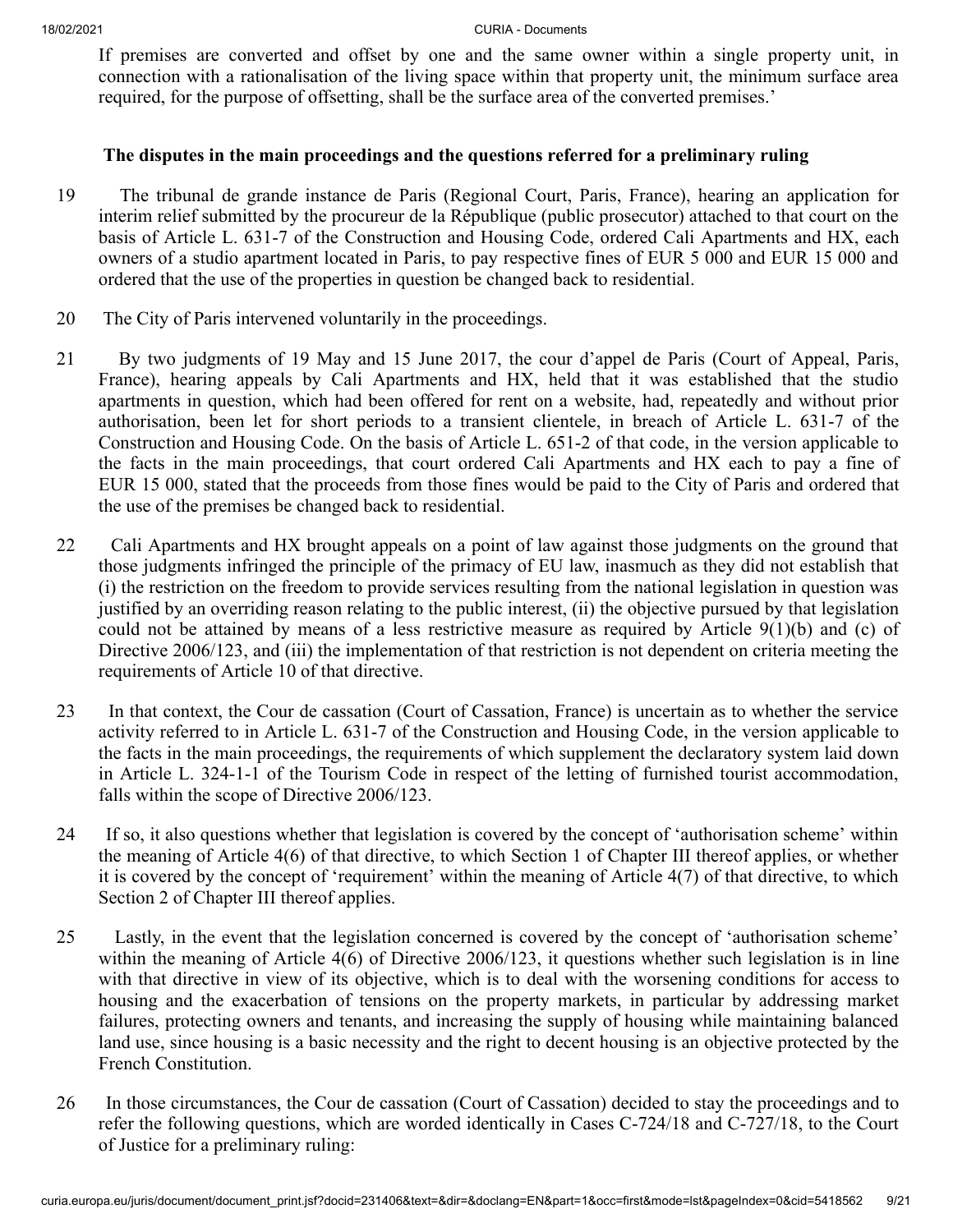- '(1) Having regard to the definition of the purpose and scope of application of [Directive 2006/123], as set out in Articles 1 and 2 thereof, does that directive apply to the repeated letting for short periods, against consideration, including on a non-professional basis, of furnished accommodation for residential use, not constituting the lessor's main residence, to a transient clientele which does not take up residence there, particularly in the light of the concepts of "providers" and "services"?
- (2) If the above question is answered in the affirmative, does national legislation such as that provided for in Article L. 631-7 of the code de la construction et de l'habitation (Construction and Housing Code) constitute an authorisation scheme for the abovementioned activity for the purposes of Articles 9 to 13 of [Directive 2006/123], or solely a requirement subject to the provisions of Articles 14 and 15 [of that directive]?

In the event that Articles 9 to 13 of [Directive 2006/123] are applicable:

- (3) Should Article 9(b) of that directive be interpreted as meaning that the objective of tackling the shortage of rental housing constitutes an overriding reason relating to the public interest capable of justifying a national measure which requires authorisation to be obtained, in certain geographical areas, for the repeated letting of furnished accommodation for residential use for short periods to a transient clientele which does not take up residence there?
- (4) If so, is such a measure proportionate to the objective pursued?
- (5) Does Article 10(2)(d) and (e) of [Directive 2006/123] preclude a national measure which requires authorisation to be obtained for the "repeated" letting of furnished accommodation for residential use for "short periods" to a "transient clientele which does not take up residence there"?
- (6) Does Article 10(2)(d) to (g) of [Directive 2006/123] preclude an authorisation scheme whereby the conditions for granting authorisation are set, by decision of the municipal council, in the light of social diversity objectives, according to, inter alia, the characteristics of the markets for residential premises and the need to avoid exacerbating the housing shortage?'
- 27 By decision of the President of the Court of 18 December 2018, Cases C‑724/18 and C‑727/18 were joined for the purposes of the written and oral procedure and of the judgment.

# **Consideration of the questions referred**

# *The first question*

- 28 By its first question, the referring court asks, in essence, whether Articles 1 and 2 of Directive 2006/123 are to be interpreted as meaning that that directive applies to legislation of a Member State relating to activities consisting in the repeated short-term letting, for remuneration, whether on a professional or nonprofessional basis, of furnished accommodation to a transient clientele which does not take up residence there.
- 29 Article 1(1) of Directive 2006/123 provides, in essence, that that directive is intended to facilitate the exercise of the freedom of establishment for service providers and the free movement of services, while maintaining a high quality of services.
- 30 Under Article 2(1) of Directive 2006/123, that directive applies to services supplied by providers established in a Member State. However, Article 2(2) of that directive excludes a series of activities from its scope. Article 2(3) of that directive specifies that it does not apply to the field of taxation.
- 31 Article 4(1) of Directive 2006/123 defines the concept of 'service' for the purposes of that directive.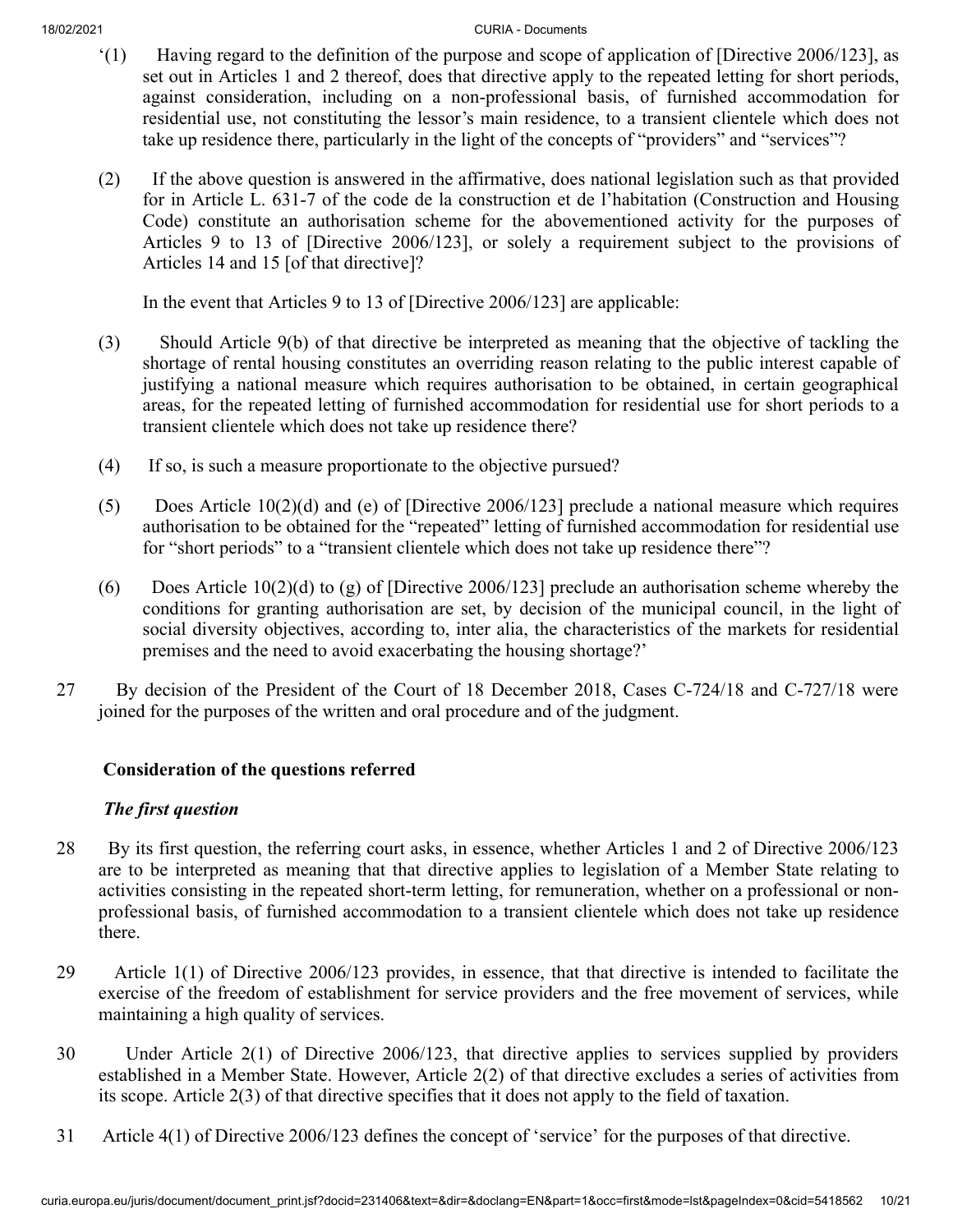- 32 It is therefore necessary to determine whether an activity consisting in the repeated short-term letting, for remuneration, whether on a professional or non-professional basis, of furnished accommodation to a transient clientele which does not take up residence there is covered by the concept of 'service' within the meaning of Article 4(1) of Directive 2006/123, and, if so, whether that service is nonetheless excluded from the scope of that directive under Article 2 thereof and whether national legislation such as that described in paragraph 28 above is itself excluded from that scope.
- 33 Regarding, first of all, the classification of the activity concerned, it is apparent from Article 4(1) of Directive 2006/123 that, for the purposes of that directive, 'service' means any self-employed economic activity, normally provided for remuneration, as referred to in Article 57 TFEU.
- 34 In the present instance, the activity consisting in the letting of immovable property, as described in paragraph 28 above, exercised by a natural or legal person on an individual basis is covered by the concept of 'service' within the meaning of Article 4(1) of Directive 2006/123.
- 35 In that regard, recital 33 of that directive also states that it applies to a wide variety of ever-changing activities, including real estate services and those in the field of tourism. As has been stated by the referring court, the legislation at issue in the main proceedings supplements the existing legislation set out in Article L. 324-1-1 of the Tourism Code, in the version applicable to the facts in the main proceedings.
- 36 Regarding, next, the question whether such a service is nonetheless excluded from the scope of Directive 2006/123 under Article 2(2) thereof, it must be noted that there is nothing in the file before the Court to suggest that that service may be one of the activities excluded by that provision, something which, moreover, the referring court itself does not contemplate. In addition, the situation which gave rise to the present cases does not fall within the field of taxation for the purposes of Article 2(3) of that directive.
- 37 Nevertheless, the German Government argues that the legislation at issue in the main proceedings governs not a service, but the change of use of residential premises and that, as a result, it may apply, inter alia, to changes of use for the purpose of accommodating homeless persons or refugees, which activities are not economic activities and are explicitly excluded from the scope of Directive 2006/123 under Article 2(2)(j) of that directive, read in conjunction with recital 27 thereof.
- 38 However, such a possibility, which has been neither raised nor confirmed by the referring court or the French Government, is not only hypothetical, as was noted by the Advocate General in point 42 of his Opinion, but is also incapable, as such, of excluding from the scope of Directive 2006/123 legislation such as that at issue in the main proceedings which applies to activities whose classification as a 'service' within the meaning of Article 4(1) of that directive has been clearly established, as has been noted in paragraph 34 above.
- 39 The mere fact that national legislation is applicable to access to, or the exercise of, an activity that is excluded from the scope of Directive 2006/123, such as those referred to in Article  $2(2)(j)$  thereof, cannot entail the exclusion of that legislation from the scope of that directive in circumstances where it governs other activities which, for their part, are not covered by one of the exclusions listed in Article 2(2) of that directive without undermining the effectiveness of that directive and calling into question the objective, referred to in recitals 1 and 7 thereof, of establishing an area without internal frontiers in which the free movement of a wide variety of services is ensured.
- 40 Regarding, lastly, the question whether such legislation is nonetheless excluded from the scope of Directive 2006/123 read in the light of recital 9 of that directive, the Court has had occasion to specify that, according to that recital, under which 'requirements, such as … Rules concerning the development or use of land [and] town and country planning' are excluded from its scope, that directive is not applicable to requirements which cannot be regarded as constituting restrictions on the freedom of establishment of service providers in the Member States and on the free movement of services between the Member States, since those requirements do not specifically regulate or specifically affect access to a service activity or the exercise thereof, but have to be respected by providers in the course of carrying out their economic activity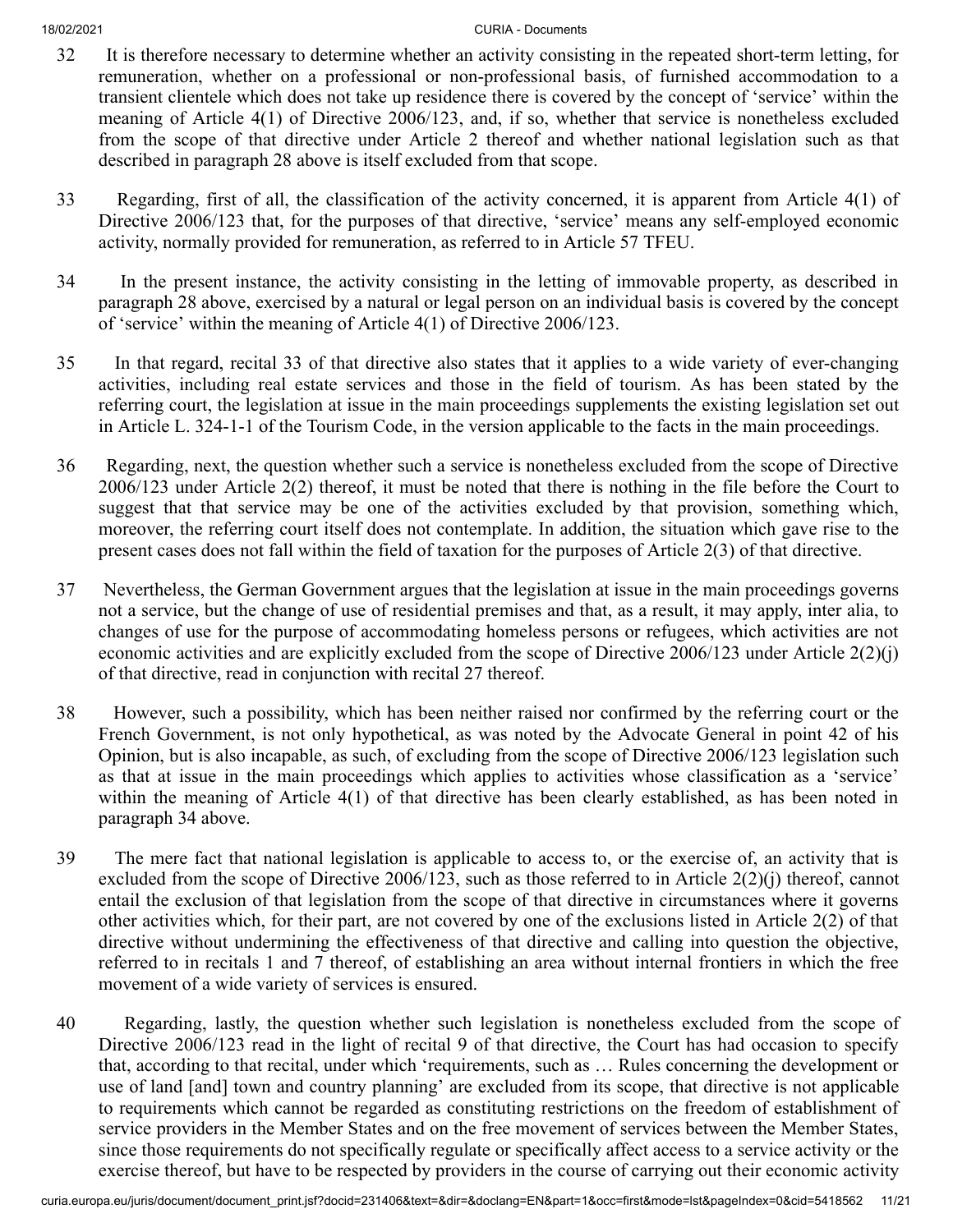in the same way as by individuals acting in their private capacity (see, to that effect, judgment of 30 January 2018, *X and Visser*, C‑360/15 and C‑31/16, EU:C:2018:44, paragraph 123).

- 41 It follows that only administrative formalities, requirements and, accordingly, legislation of Member States that specifically govern access to, and the exercise of, a service activity or a particular service category fall within the scope of Directive 2006/123 for the purposes of Article 2(1) of that directive, read in conjunction with Article 4(1) thereof.
- 42 In the present instance, it must be pointed out that, even though the legislation at issue in the main proceedings is intended to ensure a sufficient supply of affordable long-term rental housing and may, on that basis, be regarded as falling within the field of the development or use of land and, in particular, the field of town and country planning, the fact remains that it is aimed, not at all persons indiscriminately, but, more specifically, at those planning to provide certain types of service, such as those relating to the repeated short-term letting of furnished immovable property to a transient clientele which does not take up residence there (see, by analogy, judgment of 30 January 2018, *X and Visser*, C‑360/15 and C‑31/16, EU:C:2018:44, paragraph 124).
- 43 As is apparent from the orders for reference and from Articles L. 631‑7 and L. 631‑7‑1 A of the Construction and Housing Code, the letting, for remuneration, of unfurnished immovable property, and of furnished immovable property constituting the lessor's main residence for a cumulative period of less than four months per year, is not subject to that legislation.
- 44 Accordingly, in so far as that legislation governs access to, and the exercise of, certain specific forms of activity consisting in the letting of immovable property, it is not legislation which applies indiscriminately in the field of the development or use of land or the field of town and country planning and, therefore, cannot fall outside the scope of Directive 2006/123.
- 45 Having regard to the foregoing, the answer to the first question is that Articles 1 and 2 of Directive 2006/123 must be interpreted as meaning that that directive applies to legislation of a Member State relating to activities consisting in the repeated short-term letting, for remuneration, whether on a professional or non-professional basis, of furnished accommodation to a transient clientele which does not take up residence there.

# *The second question*

- 46 By its second question, the referring court asks, in essence, whether Article 4 of Directive 2006/123 is to be interpreted as meaning that national legislation which makes the exercise of certain activities consisting in the letting of residential premises subject to prior authorisation is covered by the concept of 'authorisation scheme' within the meaning of paragraph 6 of that article or that of 'requirement' within the meaning of paragraph 7 thereof.
- 47 Under Article 4(6) of Directive 2006/123, an 'authorisation scheme' is defined as any procedure under which a provider or recipient is in effect required to take steps in order to obtain from a competent authority a formal decision, or an implied decision, concerning access to a service activity or the exercise thereof.
- 48 For its part, Article 4(7) of that directive defines the concept of 'requirement' as any obligation, prohibition, condition or limit provided for in the laws, regulations or administrative provisions of the Member States or in consequence of case-law, administrative practice, the rules of professional bodies, or the collective rules of professional associations or other professional organisations, adopted in the exercise of their legal autonomy.
- 49 An 'authorisation scheme' within the meaning of Article 4(6) of Directive 2006/123 is thus distinct from a 'requirement' within the meaning of Article 4(7) of that directive, inasmuch as it involves steps being taken by the service provider and a formal decision whereby the competent authorities authorise that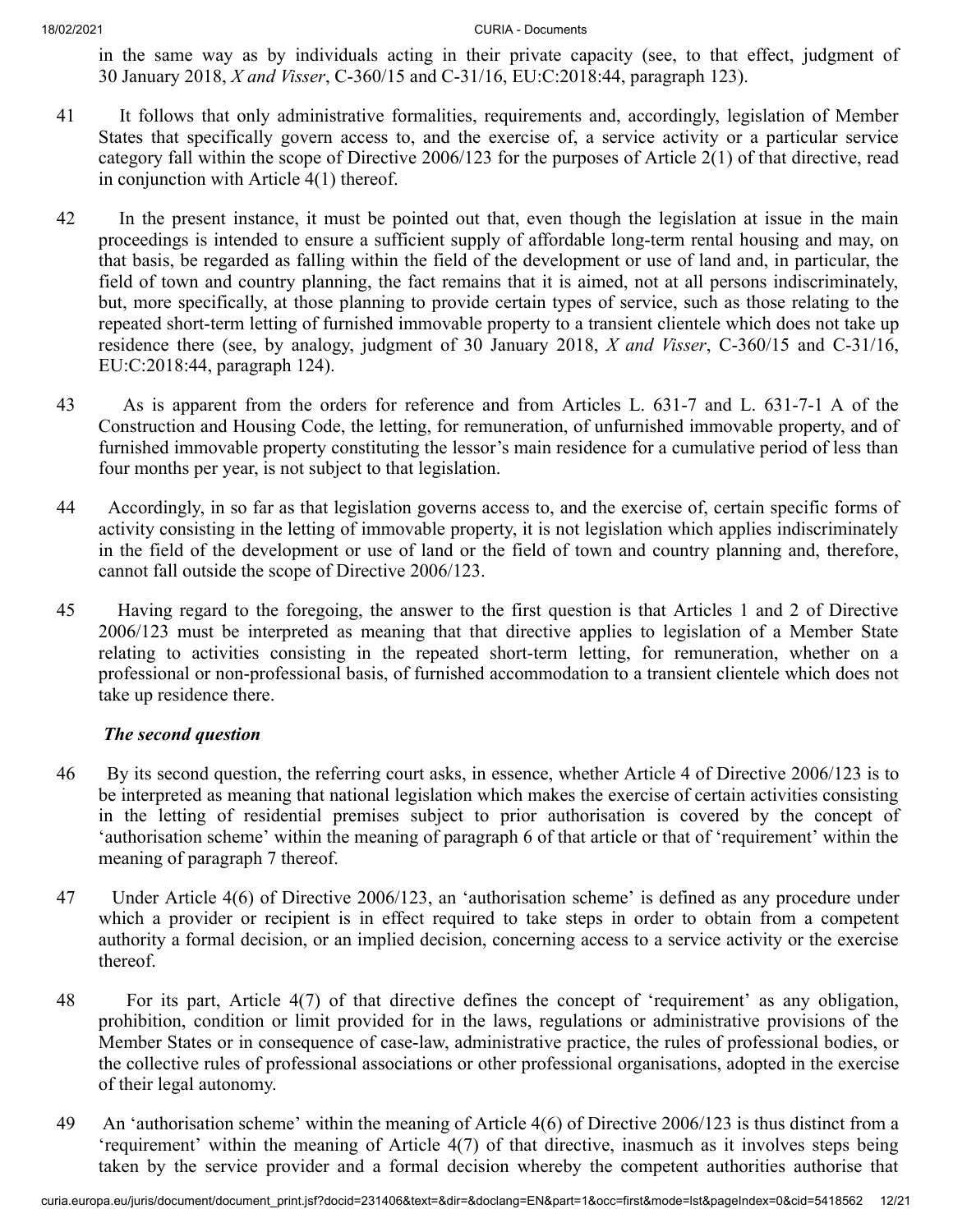service provider's activity (see, to that effect, judgment of 30 January 2018, *X and Visser*, C‑360/15 and C‑31/16, EU:C:2018:44, paragraph 115).

- 50 In the present instance, it follows from Articles L. 631‑7 and L. 631‑7‑1 of the Construction and Housing Code, taken together, that persons who own premises located in a municipality with more than 200 000 inhabitants and who wish to let those furnished premises repeatedly for short periods to a transient clientele which does not take up residence there are, in principle and subject to the penalties laid down in Article L. 651-2 of that code, required to obtain a prior authorisation for change of use, granted by the mayor of the municipality in which those premises are located; that authorisation may be subject to an offset requirement in the form of the concurrent conversion of non-residential premises into housing.
- 51 Thus, such legislation requires persons wishing to provide such a service of letting immovable property to undergo a procedure which obliges them to take steps in order to obtain a formal decision from a competent authority enabling them to access and to exercise that service activity.
- 52 Accordingly, it must be regarded as establishing an 'authorisation scheme' within the meaning of Article 4(6) of Directive 2006/123, which must comply with the requirements laid down in Section 1 of Chapter III of that directive (see, by analogy, judgment of 4 July 2019, *Kirschstein*, C‑393/17, EU:C:2019:563, paragraph 64), and not as a 'requirement' within the meaning of Article 4(7) of that directive.
- 53 Having regard to the foregoing, the answer to the second question is that Article 4 of Directive 2006/123 must be interpreted as meaning that national legislation which makes the exercise of certain activities consisting in the letting of residential premises subject to prior authorisation is covered by the concept of 'authorisation scheme' within the meaning of paragraph 6 of that article.

# *The third, fourth, fifth and sixth questions*

# *Preliminary observations*

- 54 By its third, fourth, fifth and sixth questions, the referring court asks, in essence, whether Section 1 of Chapter III of Directive 2006/123 and, more specifically, Article 9(1)(b) and Article 10(2)(d) to (g) of that directive, is to be interpreted as precluding legislation of a Member State which, for reasons designed to ensure a sufficient supply of affordable long-term rental housing, makes certain activities consisting in the repeated short-term letting, for remuneration, of furnished accommodation to a transient clientele which does not take up residence there subject to a prior authorisation scheme applicable in certain municipalities whose local authorities are to determine, within the framework laid down by that legislation, the conditions for granting the authorisations provided for by that scheme, making them subject, if necessary, to an offset requirement in the form of the concurrent conversion of non-residential premises into housing.
- 55 In that regard, it should be noted, as the referring court did and as the Advocate General did in point 70 of his Opinion, that Chapter III of Directive 2006/123, and in particular Section 1 of that chapter, is applicable to the facts in the main proceedings.
- 56 It is settled case-law that that chapter applies even to purely domestic situations, namely those where all the relevant elements are confined to a single Member State (judgments of 30 January 2018, *X and Visser*, C‑360/15 and C‑31/16, EU:C:2018:44, paragraph 110; of 4 July 2019, *Commission* v *Germany*, C‑377/17, EU:C:2019:562, paragraph 58; and of 4 July 2019, *Kirschstein*, C‑393/17, EU:C:2019:563, paragraph 24).
- 57 In addition, it is apparent from Section 1 of Chapter III of Directive 2006/123 that the compliance of a national authorisation scheme with the requirements laid down by that directive presupposes, in particular, that such a scheme, which, by its very nature restricts the freedom to provide the service concerned, satisfies the conditions set out in Article 9(1) of that directive, namely it is non-discriminatory, justified by an overriding reason relating to the public interest, and proportionate, but also that the criteria for granting the authorisations provided for by that scheme are in line with Article 10(2) of that directive, namely they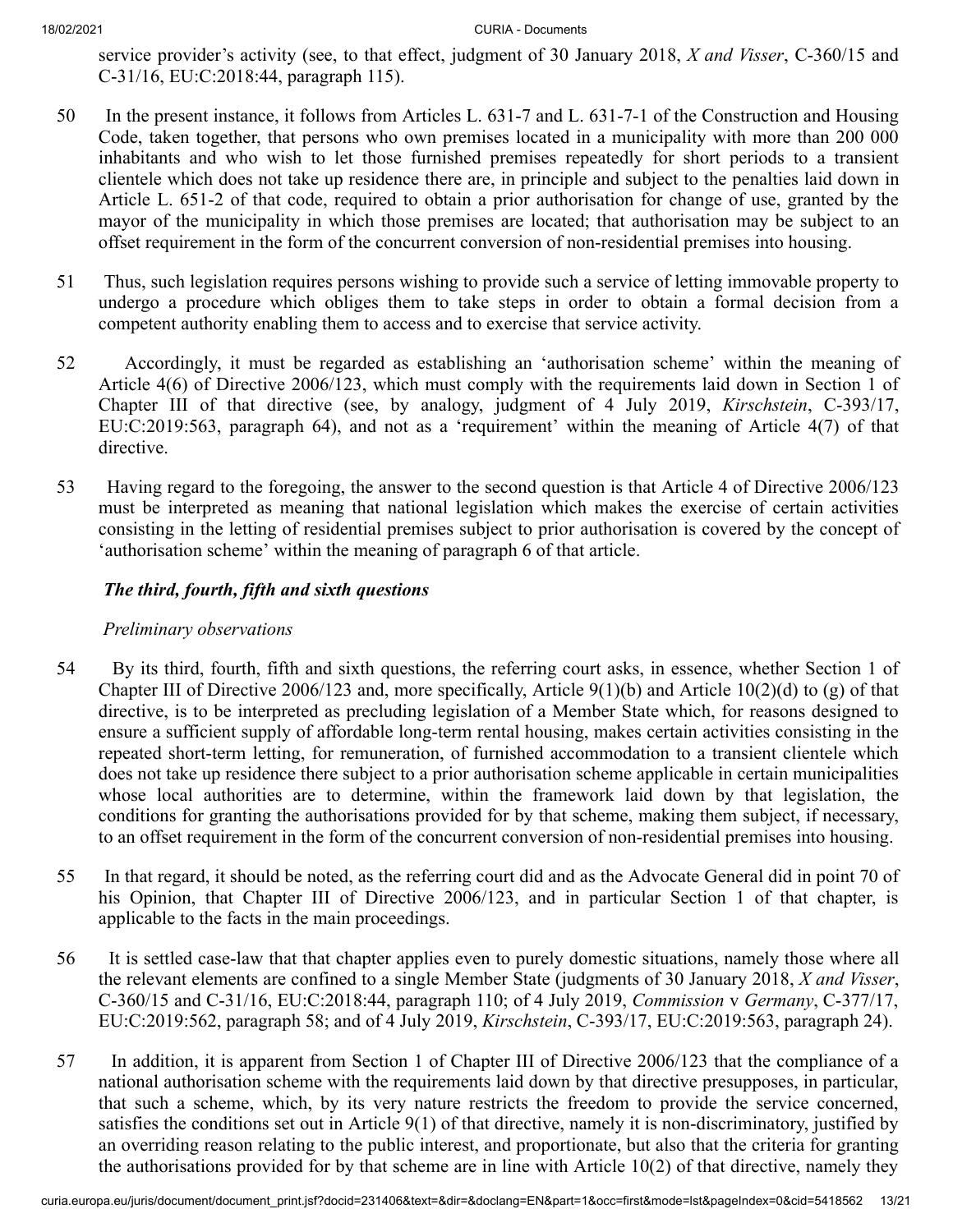are non-discriminatory, justified by an overriding reason in the public interest, proportionate to that public interest objective, clear and unambiguous, objective, made public in advance, and transparent and accessible.

- 58 It follows that the assessment of whether legislation of a Member State establishing such an authorisation scheme is in line with the two articles referred to in paragraph 57 above, which lay down clear, precise and unconditional obligations giving them direct effect (see, by analogy, concerning Article 15 of Directive 2006/123, judgment of 30 January 2018, *X and Visser*, C‑360/15 and C‑31/16, EU:C:2018:44, paragraph 130), presupposes that separate and consecutive assessments must be made of, first, whether the very principle of establishing that scheme is justified, and, then, the criteria for granting the authorisations provided for by that scheme.
- 59 Regarding legislation of a Member State whereby the national legislature makes certain local authorities responsible for implementing an 'authorisation scheme' within the meaning of Article 4(6) of Directive 2006/123 by setting the conditions under which the authorisations provided for by that scheme are to be granted, it is for the national courts, first, to assess whether the use by the national legislature of such a mechanism is in line with Article 9 of that directive and, second, to verify whether the criteria set out by that legislature regulating the grant of those authorisations by the local authorities and the effective implementation of those criteria by the local authorities whose measures are contested are in line with the requirements laid down in Article 10 of that directive.
- 60 In the present instance, the referring court questions the Court of Justice regarding the interpretation of Article 9 and Article 10(2) of Directive 2006/123 in connection not with the regulation adopted by the City of Paris, but only with the national legislation, derived from Articles L. 631‑7 and L. 631‑7‑1 of the Construction and Housing Code, which requires certain local authorities to adopt an authorisation scheme in respect of the service activities concerned and which regulates the conditions for the grant by those authorities of the authorisations provided for by that scheme.
- 61 In the light of those factors, it is therefore appropriate to answer, in the first place, the third and fourth questions relating to the issue of whether national legislation making certain local authorities responsible for implementing a prior authorisation scheme in respect of the service activities concerned is in line with Article 9 of Directive 2006/123 and, in the second place, the fifth and sixth questions relating to the issue of whether the criteria set out by such legislation regulating the conditions for the grant by those local authorities of the authorisations provided for by that scheme are in line with Article 10 of that directive.

# *The third and fourth questions*

- 62 By its third and fourth questions, which it is appropriate to examine together, the referring court asks, in essence, whether Article 9(1)(b) and (c) of Directive 2006/123 is to be interpreted as meaning that national legislation which, for reasons intended to ensure a sufficient supply of affordable long-term rental housing, makes certain activities consisting in the repeated short-term letting, for remuneration, of furnished accommodation to a transient clientele which does not take up residence there subject to a prior authorisation scheme applicable in certain municipalities where rent pressure is particularly severe is (i) justified by an overriding reason relating to the public interest consisting in combating the rental housing shortage and (ii) proportionate to the objective pursued.
- 63 Pursuant to Article 9(1) of Directive 2006/123, Member States may make access to a service activity or the exercise thereof subject to an authorisation scheme only if that scheme does not discriminate against the provider in question and is justified by an overriding reason relating to the public interest and the objective pursued by that scheme cannot be attained by means of a less restrictive measure, in particular because an a posteriori inspection would take place too late to be genuinely effective.
- 64 It should be noted at the outset that the third and fourth questions relate exclusively to the second and third conditions laid down in Article 9(1)(b) and (c) of Directive 2006/123.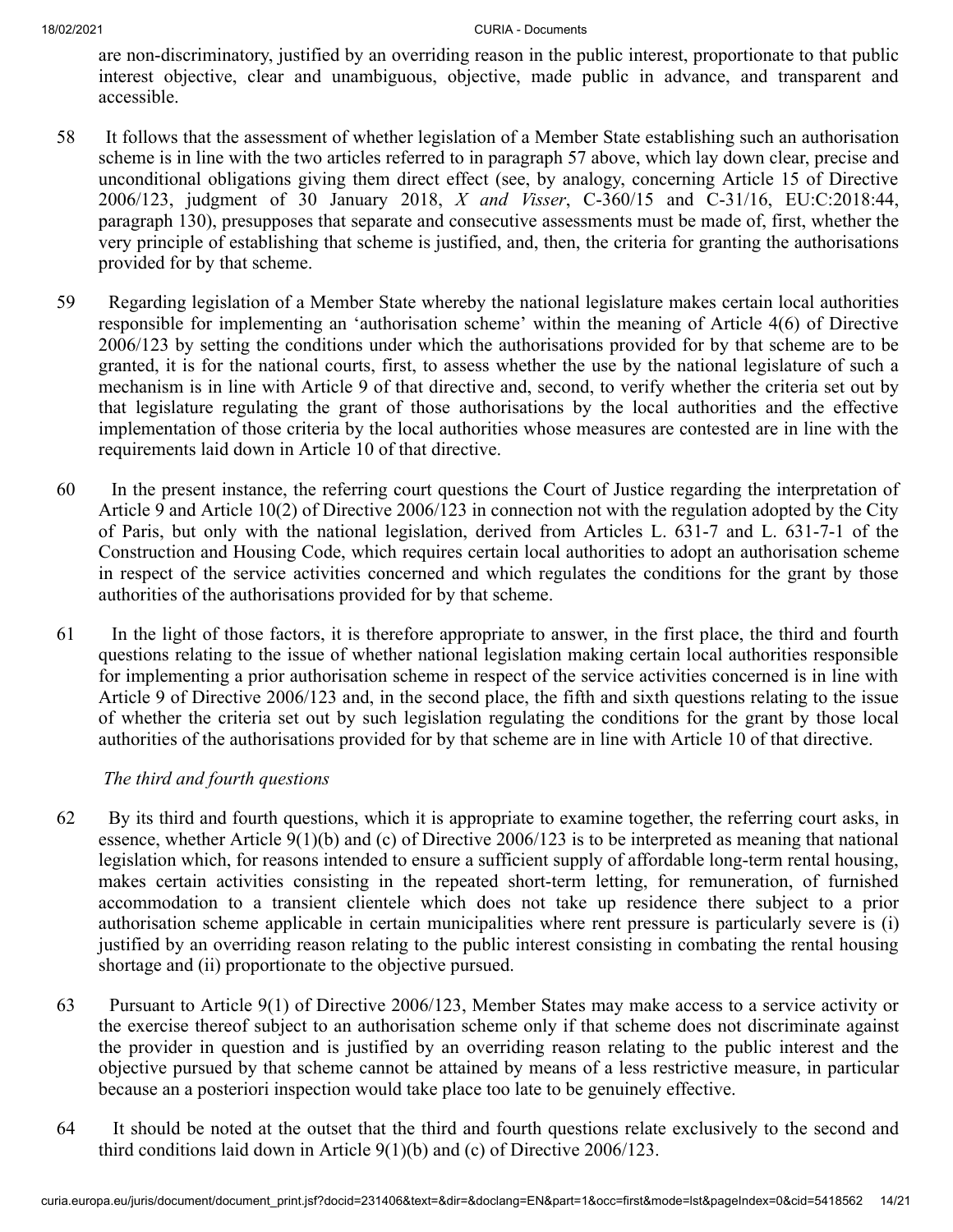- 65 Regarding, in the first place, the condition laid down in Article 9(1)(b) of that directive, it is apparent from the requests for a preliminary ruling that Article L. 631-7 of the Construction and Housing Code is intended to establish a mechanism for combating the rental housing shortage, the objectives of which are to deal with the worsening conditions for access to housing and the exacerbation of tensions on the property markets, in particular by addressing market failures, to protect owners and tenants, and to increase the supply of housing while maintaining balanced land use, since housing is a basic necessity and the right to decent housing is an objective protected by the French Constitution.
- 66 An objective such as that pursued by that national legislation constitutes an overriding reason relating to the public interest for the purposes of EU law and, in particular, Directive 2006/123.
- 67 Article 4(8) of Directive 2006/123 states that the overriding reasons relating to the public interest on which the Member States are entitled to rely are reasons recognised as such in the case-law of the Court, which include, in particular, grounds relating to the protection of the urban environment (judgment of 30 January 2018, *X and Visser*, C‑360/15 and C‑31/16, EU:C:2018:44, paragraph 135), and social policy objectives.
- 68 Moreover, the Court has already acknowledged that requirements relating to public housing policy and seeking to combat land pressure, especially where a specific market is experiencing a structural housing shortage and a particularly high population density, may constitute overriding reasons relating to the public interest (see, to that effect, inter alia, judgments of 1 October 2009, *Woningstichting Sint Servatius*, C‑567/07, EU:C:2009:593, paragraph 30, and of 8 May 2013, *Libert and Others*, C‑197/11 and C‑203/11, EU:C:2013:288, paragraphs 50 to 52).
- 69 Accordingly, and in view of the evidence provided by the referring court and the study sent to the Court of Justice by the French Government and confirmed by the City of Paris, which highlights the fact that the short-term letting of furnished premises has a significant inflationary effect on rent levels, in particular in Paris, but also in other French cities, especially when this is done by lessors offering to let two or more entire housing units, or one entire housing unit for more than 120 days per year, it must be held that legislation such as that at issue in the main proceedings is justified by an overriding reason relating to the public interest.
- 70 Regarding, in the second place, the condition laid down in Article  $9(1)(c)$  of Directive 2006/123, it is apparent, in essence, from Articles L. 631‑7 and L. 631‑7‑1 of the Construction and Housing Code, taken together, that, in French municipalities with more than 200 000 inhabitants and in the municipalities in Paris' three neighbouring departments, the repeated short-term letting of furnished accommodation to a transient clientele which does not take up residence there requires, unless otherwise specified, an authorisation for change of use granted by the mayor of the municipality in which the property concerned is located.
- 71 First of all, the material scope of such national legislation is limited to a specific activity consisting in the letting of immovable residential property.
- 72 In the same vein, under Article L. 631‑7‑1 A of the Construction and Housing Code, that legislation excludes from its scope housing which constitutes the lessor's main residence, as the letting of such housing has no effect on the long-term rental market, since there is no need for that lessor to establish his or her main residence in another dwelling.
- 73 Next, that same legislation establishes an authorisation scheme which is not of general application, but of limited geographical scope, concerning a limited number of densely populated municipalities experiencing, as is apparent from several documents provided to the Court by the French Government, including the study referred to in paragraph 69 above, tensions on the rental housing market following an increase in the repeated short-term letting of furnished accommodation to a transient clientele which does not take up residence there.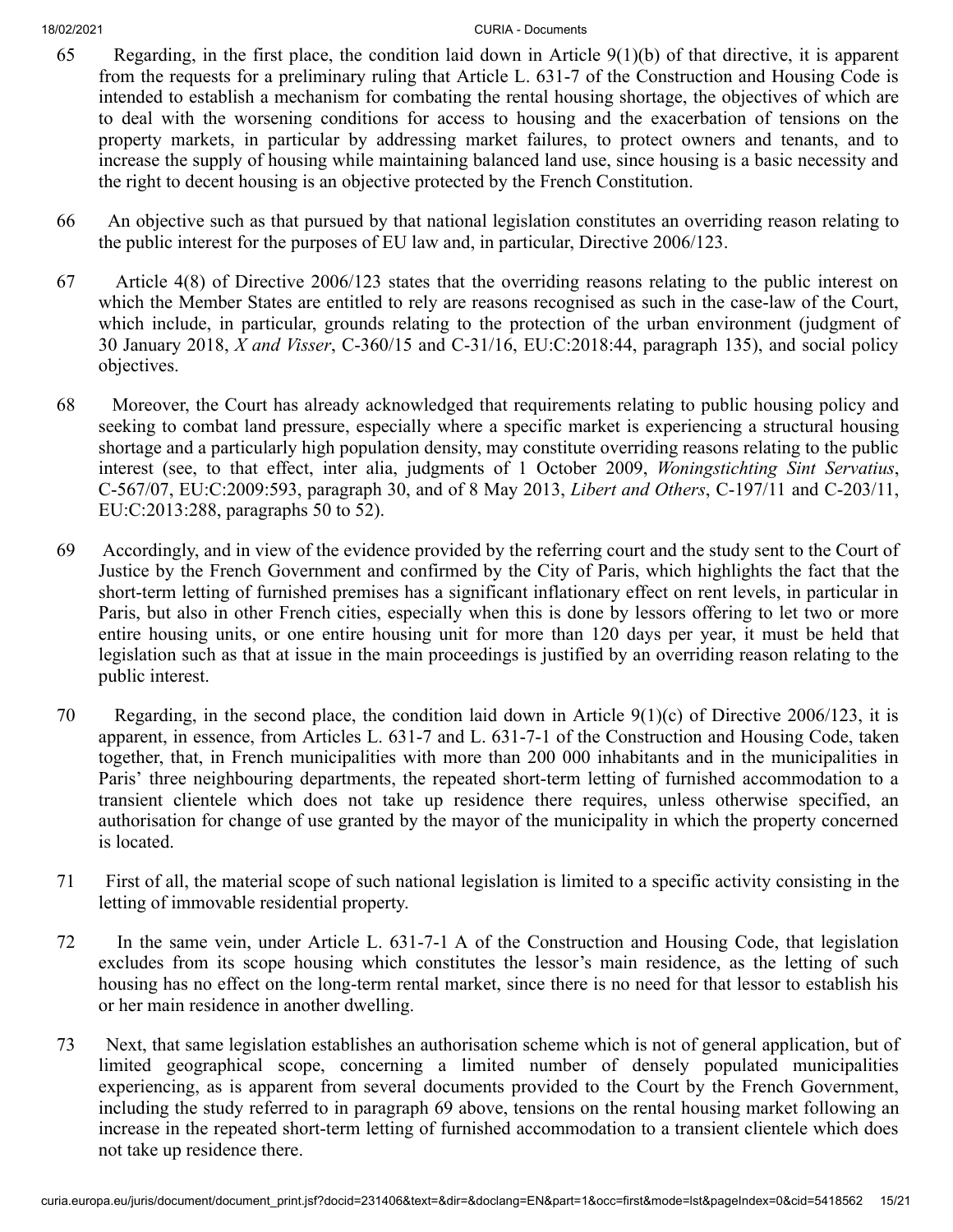- 74 Lastly, and as the City of Paris argues in its written observations, the use of a declaratory system accompanied by penalties is not capable of effectively pursuing the objective of combating the long-term rental housing shortage. By enabling the local authorities to intervene only a posteriori, such a system would not enable those authorities to put an immediate and effective end to the rapid conversion trend which is creating that shortage.
- 75 Having regard to the foregoing, the answer to the third and fourth questions is that Article 9(1)(b) and (c) of Directive 2006/123 must be interpreted as meaning that national legislation which, for reasons intended to ensure a sufficient supply of affordable long-term rental housing, makes certain activities consisting in the repeated short-term letting, for remuneration, of furnished accommodation to a transient clientele which does not take up residence there subject to a prior authorisation scheme applicable in certain municipalities where rent pressure is particularly severe is (i) justified by an overriding reason relating to the public interest consisting in combating the rental housing shortage and (ii) proportionate to the objective pursued, inasmuch as that objective cannot be attained by means of a less restrictive measure, in particular because an a posteriori inspection would take place too late to be genuinely effective.

# *The fifth and sixth questions*

- 76 By its fifth and sixth questions, which it is appropriate to examine together, the referring court asks, in essence, whether Article 10(2) of Directive 2006/123 is to be interpreted as precluding national legislation introducing a scheme which makes the exercise of certain activities consisting in the letting, for remuneration, of furnished accommodation subject to prior authorisation, which is based on criteria relating to the fact that the premises in question are let 'repeatedly for short periods to a transient clientele which does not take up residence there' and which gives the local authorities the power to specify, within the framework laid down by that legislation, the conditions for granting the authorisations provided for by that scheme in the light of social diversity objectives and according to the characteristics of the local housing markets and the need to avoid exacerbating the housing shortage, making those authorisations subject, if necessary, to an offset requirement in the form of the concurrent conversion of non-residential premises into housing.
- 77 According to Article 10(1) of Directive 2006/123, the authorisation schemes referred to in Article 9(1) of that directive must be based on criteria which preclude the competent authorities from exercising their power of assessment in an arbitrary manner. Under Article 10(2) of that directive, those criteria must, inter alia, be justified by an overriding reason relating to the public interest, proportionate to that public interest objective, clear and unambiguous, objective, made public in advance and, lastly, transparent and accessible.
- 78 In that regard, it should be borne in mind that, while it is for the national court, which has sole jurisdiction to assess the facts and interpret the national legislation, to determine whether those requirements are met in the case in point, the Court of Justice, which is called on to provide answers that are of use to the national court in the context of a reference for a preliminary ruling, may provide guidance, on the basis of the documents relating to the main proceedings and the written and oral observations which have been submitted to it, in order to enable the national court to give judgment (see, to that effect, judgment of 6 March 2018, *SEGRO and Horváth*, C‑52/16 and C‑113/16, EU:C:2018:157, paragraph 79).
- 79 From that point of view and regarding, in the first place, the requirement, set out in Article 10(2)(b) of Directive 2006/123, that the authorisation criteria must be justified by an overriding reason relating to the public interest, it should be noted that, inasmuch as they regulate the arrangements for determining, at local level, the conditions for granting the authorisations provided for by a scheme adopted at national level which is justified by such a reason, as is apparent from paragraphs 65 to 69 above, the criteria established by legislation such as that referred to in paragraph 76 above must, in principle, be regarded as justified by that same reason.
- 80 This must especially be the case where, as with Article L. 631-7-1 of the Construction and Housing Code, the national legislature has made sure that the local authorities are required to pursue such an objective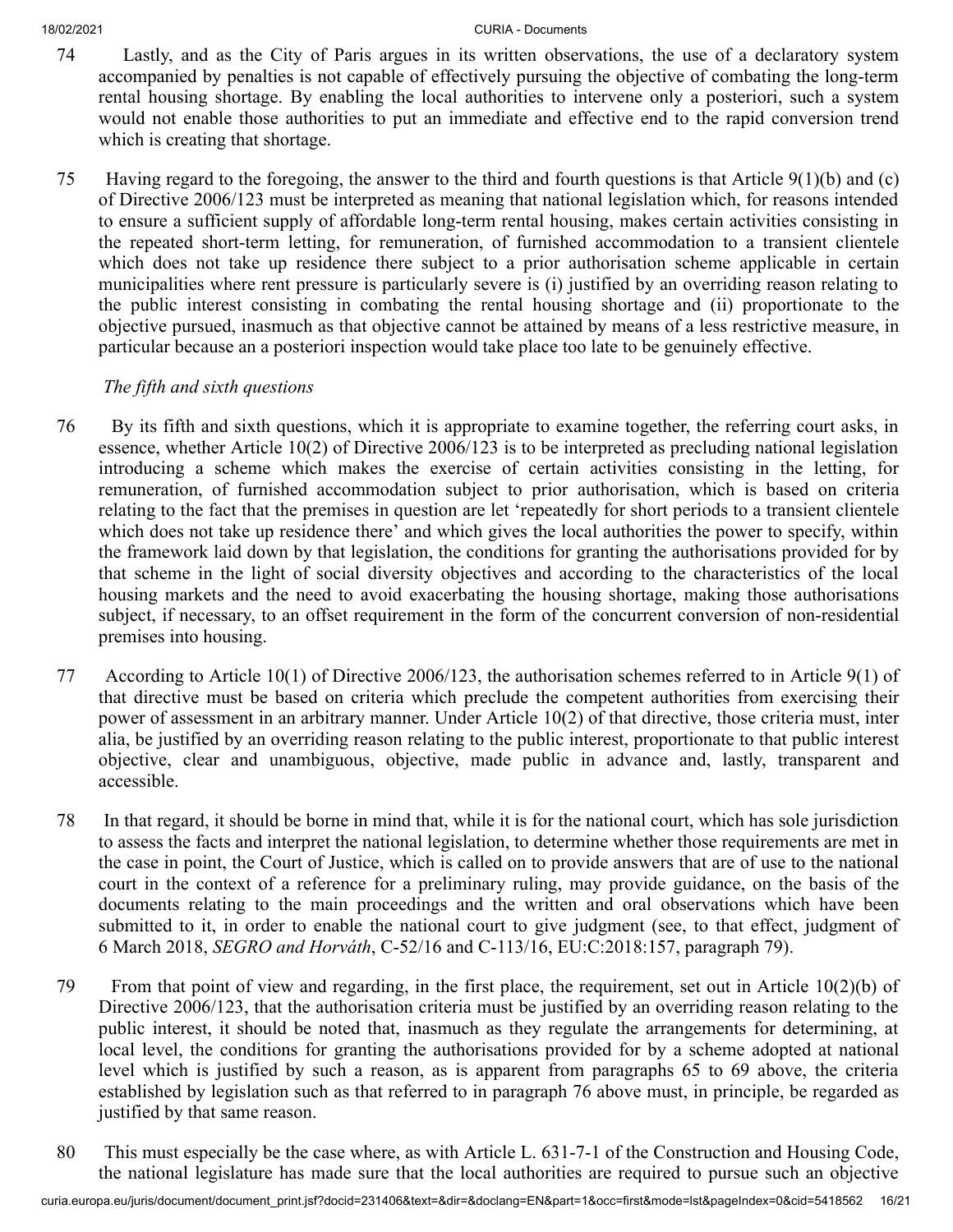when implementing the national legislation in practice, emphasising the objective of social diversity and the need to take into consideration, for the purposes of that implementation, the characteristics of the markets for residential premises and the need to avoid exacerbating the housing shortage.

- 81 Regarding, in the second place, the proportionality requirement referred to in Article 10(2)(c) of Directive 2006/123, it is apparent from the orders for reference as clarified by the corresponding written observations of the parties and other interested persons involved in the present proceedings that the focus of the discussion is essentially the option available to the French municipalities concerned, under Article L. 631-7-1 of the Construction and Housing Code, to make the prior authorisation requirement laid down in Article L. 631-7 of that code subject to an offset requirement in the form of the concurrent conversion of non-residential premises into housing, the quantum of which is to be defined by their municipal council.
- 82 In that regard, it should be noted at the outset that such legislation is suitable for ensuring that the authorisation scheme it introduces is suited to the specific circumstances of each of the municipalities concerned, of which the local authorities have particular knowledge.
- 83 It gives those local authorities the power to set the conditions under which the authorisations provided for by that scheme are to be granted. In particular, Article L. 631‑7‑1 of the Construction and Housing Code enables, but does not compel, those authorities to make the grant of a prior authorisation subject to an offset requirement, while providing, first, that the local authorities who choose to impose such a requirement are to ensure that that requirement is strictly relevant to the specific situation not of the municipality concerned taken as a whole, but of each neighbourhood or, as the case may be, district of that municipality and, second, that the quantum of that offsetting is to be determined in the light of the objective of social diversity and according to, inter alia, the characteristics of the markets for residential premises and the need to avoid exacerbating the housing shortage.
- 84 As the Advocate General noted in point 133 of his Opinion, the use of such an offset requirement as authorised by that national legislation for the attention of municipalities that are under particular land pressure stemming from a significant increase in the amount of real estate being dedicated to the letting of furnished accommodation to a transient clientele at the expense of the long-term letting of accommodation to a clientele that establishes its residence there constitutes, in principle, a suitable instrument for pursuing the objectives of socially diverse housing on its territory, a sufficient supply of housing units, and maintaining rents at an affordable level.
- 85 This is the case, inter alia, when the offset requirement concerned contributes to maintaining an amount of accommodation on the long-term rental market that is at least consistent and, accordingly, contributes to the objective of maintaining affordable prices on that market by combating rent inflation, as was argued by the French Government at the hearing before the Court.
- 86 However, the option which the national legislation gives the local authorities concerned to make use, in addition to the prior authorisation scheme imposed by that legislation, of an offset requirement such as that referred to in paragraph 81 above must not go beyond what is necessary to achieve that objective.
- 87 For the purposes of that assessment, it is for the national court to verify, in the light of all the evidence available to it, first of all, whether that option is an effective response to the shortage of long-term rental housing that has been observed in the territories concerned.
- 88 In this regard, what is particularly relevant is the existence of studies or other objective analyses highlighting the fact that the offset requirement enables local authorities to respond to a situation where there has been a struggle to satisfy demand for residential housing under acceptable economic conditions because of, inter alia, an increase in the repeated short-term letting of furnished accommodation to a transient clientele which does not take up residence there.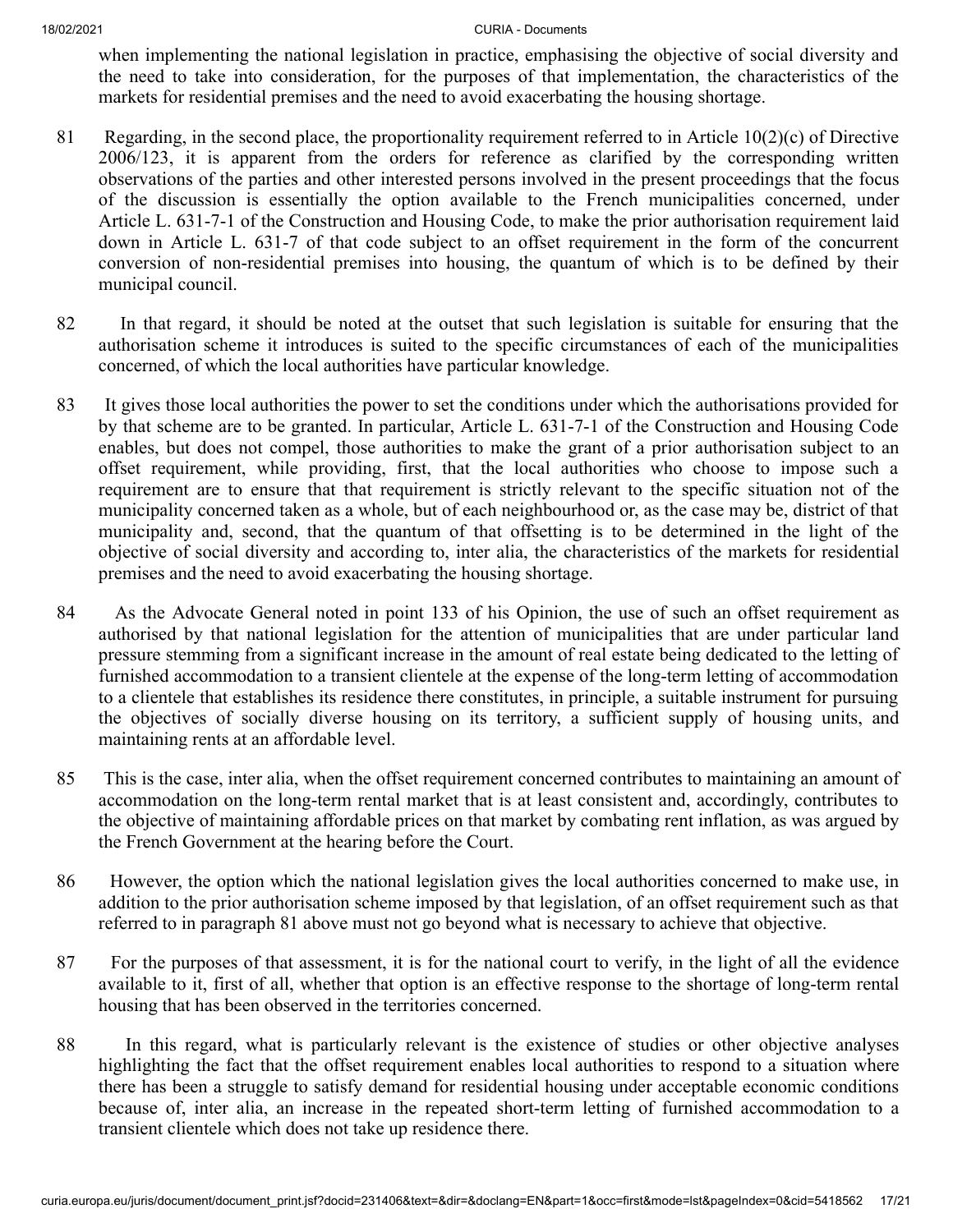- 89 Next, it is for the national court to make sure that the option given to the local authorities concerned by the national legislation at issue in the main proceedings to determine the quantum of the offset requirement that they have chosen to impose is not only appropriate for the rental market situation in the municipalities concerned, but also compatible with the exercise of the activity consisting in the repeated short-term letting of furnished accommodation to a transient clientele which does not take up residence there.
- 90 Concerning, first, the appropriateness of that quantum for the rental market situation in the municipalities concerned, that option is a strong indication of the suitability of the offset requirement authorised by the national legislation at issue in the main proceedings, provided that the use of that option is subject to the taking into consideration of the objective differences of situation between the territories concerned and, accordingly, that it enables account to be taken of the specific features of each municipality, or even of each neighbourhood or district thereof.
- 91 Concerning, secondly, the compatibility of the quantum of the offset requirement authorised thereby with the exercise of the activity consisting in the repeated short-term letting of furnished accommodation to a transient clientele which does not take up residence there, it must be assessed by taking into consideration, inter alia, the generally observed additional profitability of that activity as compared to the letting of premises as residential accommodation.
- 92 Furthermore, it should be noted that the offset requirement that the local authority concerned would have chosen to impose does not, as a general rule, deprive the owner of property intended for rental of the opportunity to profit from that property, since that owner has, in principle, the option to rent that property not as furnished premises for the use of a transient clientele, but as premises for the use of a clientele that takes up its residence there, admittedly a less profitable activity, but one to which that requirement does not apply.
- 93 Lastly, the national court must take into consideration the practical arrangements enabling the offset requirement to be met in the local authority concerned.
- 94 In particular, it is for that court to take account of the fact that that requirement may be met not only by the conversion into housing of other non-residential premises owned by the person concerned, but also by other offset mechanisms, such as, inter alia, the purchase by that person of rights from other owners, contributing to maintaining long-term housing stock. Those mechanisms must however be in line with reasonable, transparent and accessible market conditions.
- 95 Regarding, in the third place, the requirements of clarity, non-ambiguity and objectivity laid down in Article 10(2)(d) and (e) of Directive 2006/123 and referred to in the fifth and sixth questions referred, it is apparent from the orders for reference and the discussions that have taken place before the Court that Cali Apartments and HX essentially complain that the national legislation at issue in the main proceedings is based on an ambiguous concept that is difficult to understand, derived from Article L. 631-7 of the Construction and Housing Code, namely that of 'the repeated short-term letting of furnished accommodation to a transient clientele which does not take up residence there'.
- 96 In that regard, the Court has already had occasion to specify that the requirements of clarity and nonambiguity referred to in Article 10(2)(d) of Directive 2006/123 refer to the need to make the conditions for authorisation easily understandable by all while avoiding any ambiguity in their wording (judgment of 26 September 2018, *Van Gennip and Others*, C‑137/17, EU:C:2018:771, paragraph 85). As regards the requirement of objectivity stipulated in Article 10(2)(e) of that directive, it is intended to ensure that requests for authorisation are assessed on the basis of their own merits, in order to provide the parties concerned with a guarantee that their request will be dealt with objectively and impartially, as is required, moreover, by Article 13(1) of that directive (see, by analogy, judgment of 1 June 1999, *Konle*, C‑302/97, EU:C:1999:271, paragraph 44).
- 97 It should also be noted that Article 10(7) and recitals 59 and 60 of Directive 2006/123 state that that directive, and in particular Article 10 thereof, does not call into question the allocation of the competences,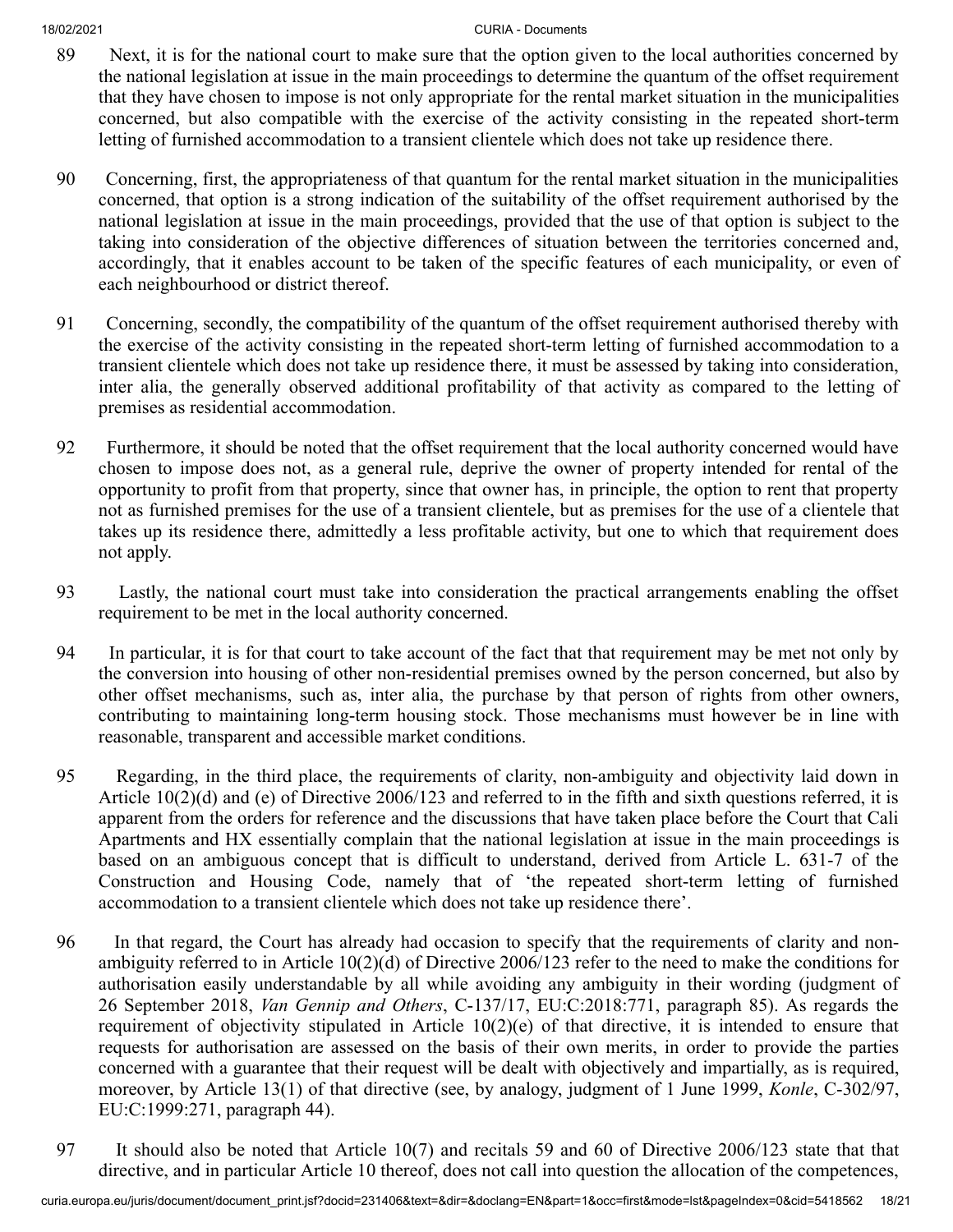at local or regional level, of the Member States' authorities that grant authorisations.

- 98 Thus, regarding national legislation, such as that at issue in the main proceedings, which introduces a prior authorisation scheme, specific to certain municipalities, in respect of activities consisting in the 'repeated short-term letting of furnished accommodation to a transient clientele which does not take up residence there', while conferring on the local authorities concerned the power to set the conditions for granting the required authorisation, to lay down an offset requirement and to determine the quantum of that requirement according to, inter alia, the characteristics of the markets for residential premises and the need to avoid exacerbating the housing shortage, the fact that that concept is not defined by that national legislation, in particular using numeric thresholds, does not, in itself, constitute an element capable of demonstrating disregard for the requirements of clarity, non-ambiguity and objectivity set out in Article 10(2)(d) and (e) of Directive 2006/123.
- 99 By contrast, it is necessary, for the purposes of that provision, to verify whether, in the absence of any sufficient indication in the national legislation, the local authorities concerned have clarified the terms corresponding to the concept in question in a way that is clear, unambiguous and objective, so that when interpreting that concept there is no doubt as to the scope of the conditions and obligations thus imposed by those local authorities and so that those authorities cannot apply that concept arbitrarily.
- 100 Such a verification is essential, especially in view of the fact that the issue of the clarity of the concept in question arises in the context of a procedure to which the general EU law principle of the legality of criminal offences and penalties should apply (judgment of 3 May 2007, *Avdocaten voor de Wereld*, C‑303/05, EU:C:2007:261, paragraph 49).
- 101 The referring court also questions whether Article L. 631-7-1 of the Construction and Housing Code is sufficiently clear and objective inasmuch as it states that the conditions under which authorisations are granted and offsets are set by neighbourhood and, as the case may be, by district are to be determined in the light of social diversity objectives, according to, inter alia, the characteristics of the markets for residential premises and the need to avoid exacerbating the housing shortage.
- 102 In that regard, it should be noted that the fact that the national legislature confines itself to regulating the arrangements for a local authority determining the conditions for granting the authorisations provided for by a scheme by referring to the objectives which that authority must take into consideration cannot, in principle, lead to a finding that those conditions are insufficiently clear and objective, especially if the national legislation in question lays down not only the aims that must be pursued by the local authorities concerned but also the objective factors on the basis of which those authorities must determine those granting conditions.
- 103 Subject to the assessment of the referring court, conditions of that nature are sufficiently clear and precise and are suitable for avoiding any risk of their being implemented arbitrarily.
- 104 Regarding, in the fourth and last place, the requirements laid down in Article 10(2)(f) and (g) of Directive 2006/123 and referred to in the sixth question referred that the conditions for granting the authorisations be transparent and accessible and be made public in advance, it is apparent from the orders for reference that Cali Apartments and HX complain that the national legislation at issue in the main proceedings does not meet those requirements on the ground that the conditions for granting those authorisations and the quantum of the offsets are to be determined not by law, but by the municipal councils of each of the municipalities concerned.
- 105 However, in the light of what has been stated in paragraph 97 above, it is necessary, in a legislative context such as that described in paragraph 98 above, to verify, for the purposes of Article 10(2)(f) and (g) of Directive 2006/123, whether all owners wishing to let furnished accommodation to a transient clientele which does not take up residence there are in a position to familiarise themselves fully with the conditions for granting an authorisation and any offset requirements laid down by the local authorities concerned, before committing to the letting activities in question.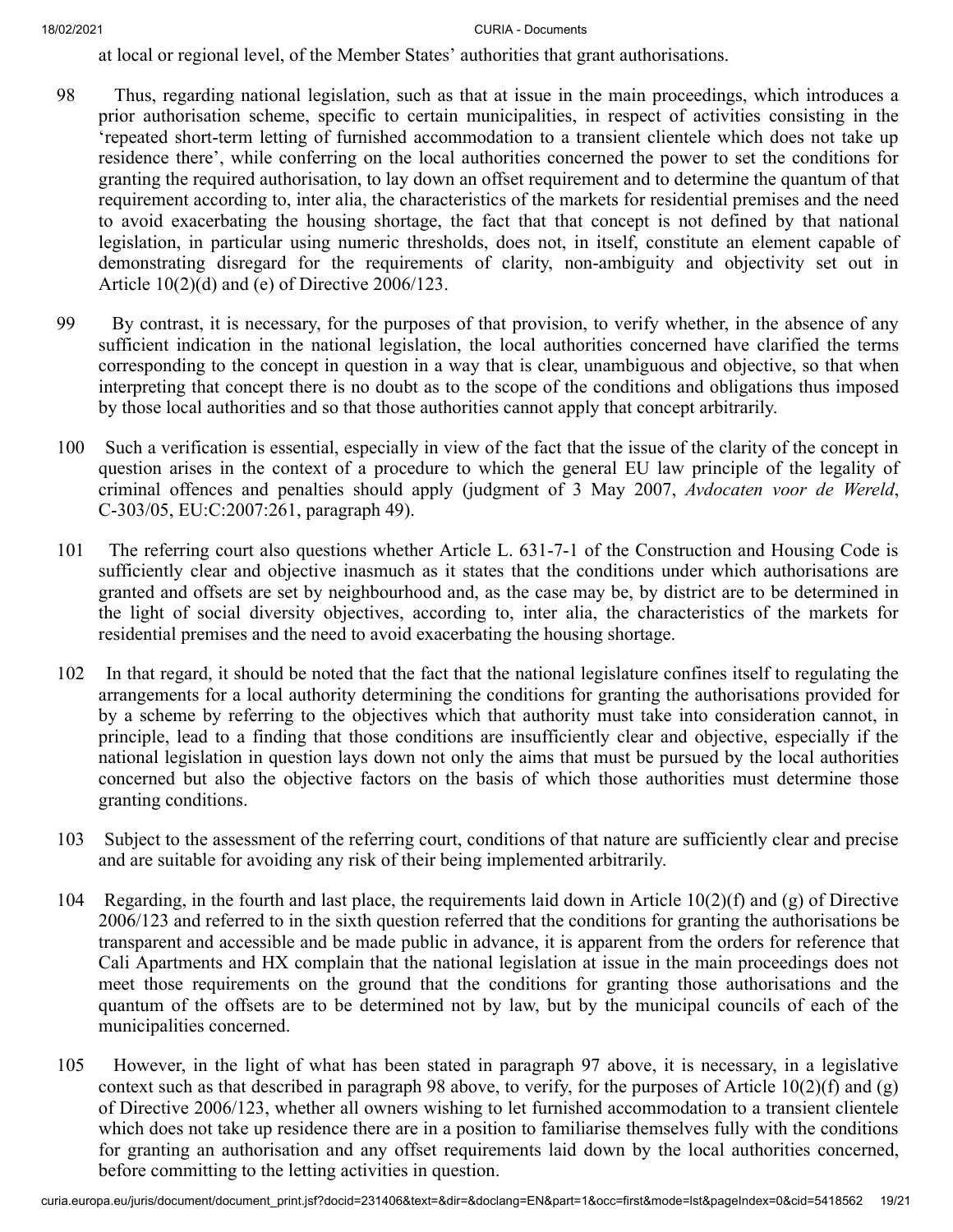- 106 In that regard, the referring court states that, pursuant to Article L. 2121‑25 of the General Code for Local and Regional Authorities, the minutes of municipal council meetings are to be displayed in the town hall and made available online via the website of the municipality concerned.
- 107 Such a publicity measure is sufficient to meet the prior publicity, transparency and accessibility requirements laid down in Article  $10(2)(f)$  and (g) of Directive 2006/123, in so far as it effectively enables any interested person to be informed immediately of the existence of legislation likely to affect access to, or the exercise of, the activity concerned.
- 108 Having regard to the foregoing, the answer to the fifth and sixth questions is that Article 10(2) of Directive 2006/123 must be interpreted as not precluding national legislation introducing a scheme which makes the exercise of certain activities consisting in the letting, for remuneration, of furnished accommodation subject to prior authorisation, which is based on criteria relating to the fact that the premises in question are let 'repeatedly for short periods to a transient clientele which does not take up residence there' and which gives the local authorities the power to specify, within the framework laid down by that legislation, the conditions for granting the authorisations provided for by that scheme in the light of social diversity objectives and according to the characteristics of the local housing markets and the need to avoid exacerbating the housing shortage, making those authorisations subject, if necessary, to an offset requirement in the form of the concurrent conversion of non-residential premises into housing, provided that those granting conditions are in line with the requirements laid down by that provision and that that requirement can be met under conditions that are transparent and accessible.

## **Costs**

109 Since these proceedings are, for the parties to the main proceedings, a step in the action pending before the national court, the decision on costs is a matter for that court. Costs incurred in submitting observations to the Court, other than the costs of those parties, are not recoverable.

On those grounds, the Court (Grand Chamber) hereby rules:

- **1. Articles 1 and 2 of Directive 2006/123/EC of the European Parliament and of the Council of 12 December 2006 on services in the internal market must be interpreted as meaning that that directive applies to legislation of a Member State relating to activities consisting in the repeated short-term letting, for remuneration, whether on a professional or non-professional basis, of furnished accommodation to a transient clientele which does not take up residence there.**
- **2. Article 4 of Directive 2006/123 must be interpreted as meaning that national legislation which makes the exercise of certain activities consisting in the letting of residential premises subject to prior authorisation is covered by the concept of 'authorisation scheme' within the meaning of paragraph 6 of that article.**
- **3. Article 9(1)(b) and (c) of Directive 2006/123 must be interpreted as meaning that national legislation which, for reasons intended to ensure a sufficient supply of affordable long-term rental housing, makes certain activities consisting in the repeated short-term letting, for remuneration, of furnished accommodation to a transient clientele which does not take up residence there subject to a prior authorisation scheme applicable in certain municipalities where rent pressure is particularly severe is (i) justified by an overriding reason relating to the public interest consisting in combating the rental housing shortage and (ii) proportionate to the objective pursued, inasmuch as that objective cannot be attained by means of a less restrictive measure, in particular because an a posteriori inspection would take place too late to be genuinely effective.**